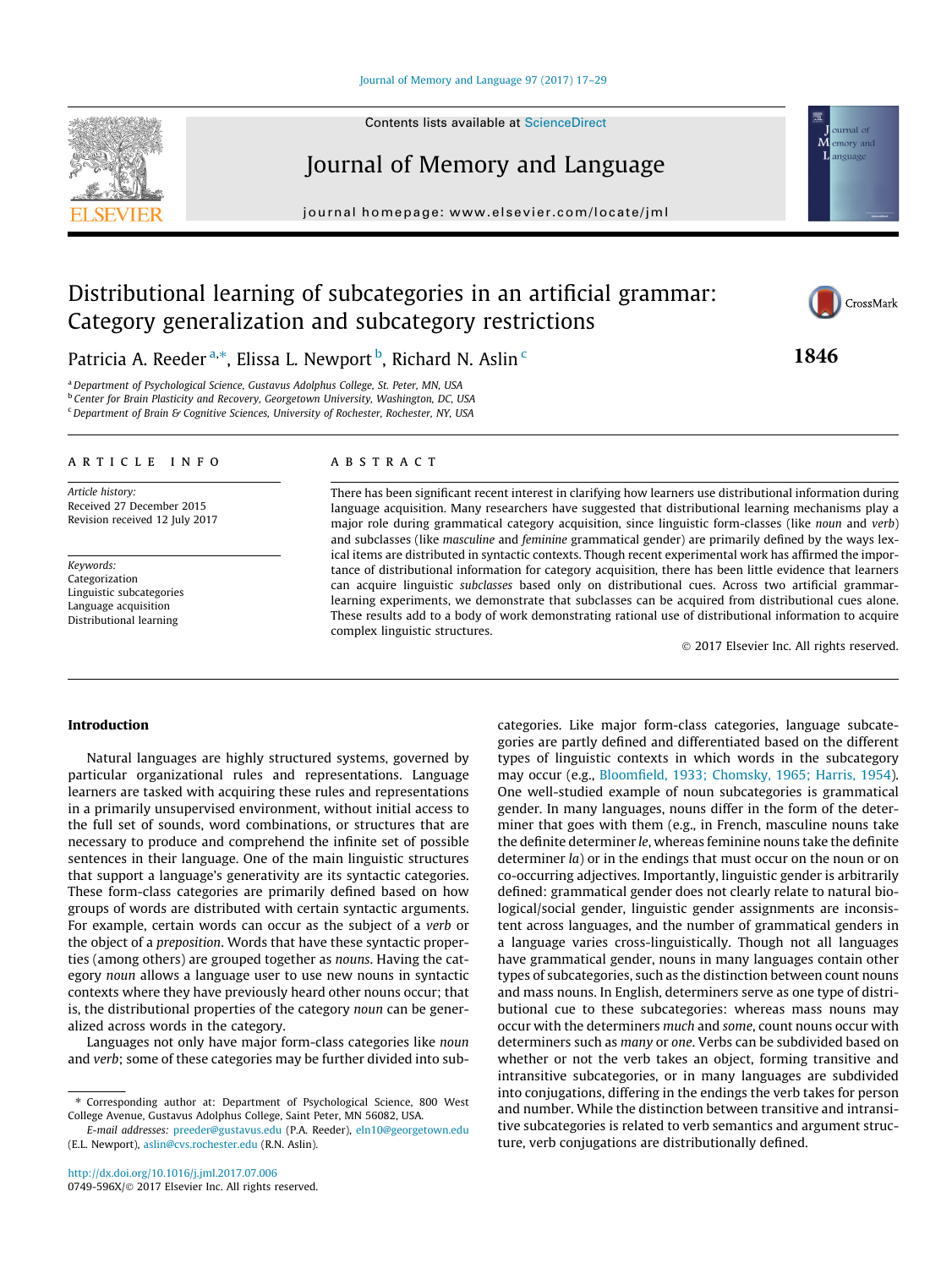Because linguistic categories and subcategories are crucial components of natural language structure, there has been sustained interest in studying the mechanisms underlying their acquisition. However, the exact process underlying their acquisition has been particularly difficult to define. Categories and subcategories lack consistent perceptual or semantic cues to their organization, and distributional cues are often ambiguous and overlapping (e.g., [Braine, 1987](#page-11-0)). Despite the complexity of this system, however, even young children demonstrate early knowledge of the form-class organization of their native language (e.g., [Maratsos & Chalkley, 1980\)](#page-12-0). This knowledge allows them to use syntactic categories and subcategories to learn the meanings of new words (e.g., [Scott & Fisher, 2009; Yuan &](#page-12-0) [Fisher, 2009](#page-12-0)) and to produce grammatical utterances based on form-class category knowledge (e.g., [Berko, 1958\)](#page-11-0). Even though children may not have perfect subcategory representations by the time they demonstrate productive use of form-class categories, there is evidence that they at least have basic knowledge of relevant subcategories at a very early age. For example, children acquiring the Russian gender paradigm do not consistently mark the correct gender at an early age, but they do have the correct number of gender subcategories despite occasionally using them in the wrong contexts (e.g., [Gvozdev, 1961;](#page-12-0) [Polinsky, 2008\)](#page-12-0). Thus, although there may be imperfect production of subcategory knowledge (perhaps due to performance limitations), grammatical subcategories are clearly being formed early in language development (e.g., [Valian, 1986\)](#page-12-0).

Given the potential complexity of category acquisition, a large body of work has explored the types of information that learners could in principle – and do in practice – exploit for discovering the categories and subcategories in their language. Though natural language categories are associated with many possible sources of cues, distributional information has proven to be a reliable cue to major form class category structure (e.g., [Cartwright & Brent,](#page-11-0) [1997; Mintz, 2003; Mintz, Newport, & Bever, 2002; Redington,](#page-11-0) [Chater, & Finch, 1998](#page-11-0)). Additionally, human learners have been shown to use the distributional cues that define categories – sometimes along with other types of cues – in order to acquire them (e.g., [Braine et al., 1990; Brooks, Braine, Catalano, Brody, &](#page-11-0) [Sudhalter, 1993; Mintz, 2002; Mintz, Wang, & Li, 2014; Reeder,](#page-11-0) [Newport, & Aslin, 2013; Schuler, Reeder, Newport, & Aslin, in](#page-11-0) [press; Scott & Fisher, 2009; St. Clair, Monaghan, & Christiansen,](#page-11-0) [2010\)](#page-11-0).

A first step in studying the role of distributional information for categorization was provided by [Smith \(1966\),](#page-12-0) who showed that learners were quite capable of learning a simple language consisting of two categories:

Pair  $\rightarrow \alpha + \beta$  $\alpha \rightarrow D$ , V, H, R, X  $\beta \rightarrow M$ , F, G, K, L

where there are two categories of letters ( $\alpha$  and  $\beta$ ) and one rule that requires  $\alpha$  words to be followed by  $\beta$  words. Participants saw some of the possible strings of the language and were then asked to recall as many strings as possible. The results showed that learners recalled both the presented strings and ''intrusions" (legal strings according to the pairing rule of the language that were not presented during exposure). The recall of grammatical intrusions is evidence of category-level generalizations, where the categories are defined by positional information (the co-occurrence statistics between the two categories were distributionally uninformative in this study).

However, in a similar paradigm by [Smith \(1969\),](#page-12-0) participants had to learn dependencies between words within a pair of contingent categories:

```
Pair \rightarrow \alpha + \beta\alpha \rightarrow M, P
\beta \rightarrow N, O
M \rightarrow m_1, m_2, m_3N \to n_1, n_2, n_3P \rightarrow p_1, p_2, p_3Q \rightarrow q_1, q_2, q_3
```
Importantly, strings of the language followed the basic pattern of MN or PQ; no MQ or PN strings were presented. M, N, P, and Q were categories of 3 items (letters) each. Exposure consisted of seeing 2/3rds of the possible MN pairings and 2/3rds of the PQ pairings. However, while participants learned that M- and P-words occurred first and that N- and Q-words occurred last in the 2-word strings of the language, they did not learn the co-occurrence dependencies that M-words were only followed by N-words and P-words were only followed by Q-words. They produced MQ strings as well as PQ strings, and showed no differentiation between the two. This ''MN/PQ problem" [\(Braine, 1987\)](#page-11-0) is a classic case, widely cited in the literature, of failure to acquire categories from distributional information alone.

Other problems have also plagued learning theories that primarily rely on distributional analyses for category formation. As [Pinker \(1984, 1987\)](#page-12-0) noted, it is not always obvious which contexts a learner should learn from in any particular utterance, and overly simplistic distributional analyses could lead a learner astray. Like-wise, [Braine \(1987\)](#page-11-0) recognized how easily and quickly learners acquired positional cues to categories in the MN/PQ problem, such as ''M-words come first" and ''N-words come last." Though positional cues are a type of distributional information, they do not reveal the full set of rules governing the MN/PQ language. Unfortunately for proponents of distributional analyses, it seemed as if learners were only capable of acquiring these serial dependencies in [Smith \(1969\),](#page-12-0) since they were unable to learn the rule ''M words are obligatorily followed by N-words." [Braine \(1987\)](#page-11-0) concluded that learners required an additional salient cue (called a ''similarity relation") to overcome this positional information and highlight the distributional structure of the categories in the MN/PQ problem – for example, associating the M subclass with males and the P subclass with females, thus building in a semantic similarity relation. With the addition of partially correlated semantic cues, subjects were able to restrict generalization in the MN/PQ experiment: they made fewer ungrammatical overgeneralizations when a semantic similarity relation cued them into the cooccurrence structure of the MN/PQ subclasses.

A number of investigators have followed up on this hypothesis, exploring the role of shared cues to category structure (e.g., [Braine,](#page-11-0) [1966;](#page-11-0) semantic cues: [Braine et al., 1990](#page-11-0); morphological cues: [Brooks et al., 1993](#page-11-0); phonological cues: [Frigo & McDonald, 1998;](#page-11-0) [Gerken, Gomez, & Nurmsoo, 1999; Gerken, Wilson, & Lewis,](#page-11-0) [2005; Monaghan, Chater, & Christiansen, 2005; Morgan, Shi, &](#page-11-0) [Allopenna, 1996; Shi, Morgan, & Allopenna, 1998; Wilson, 2002;](#page-11-0) shared features: [Gomez & Lakusta, 2004](#page-11-0)). The results from many of these artificial language studies suggest that the formation of linguistic classes crucially depends on overlapping perceptual properties that link the items together. These correlated perceptual cues might arise from identity or repetition of elements in grammatical sequences, or from a phonological or semantic cue identifying words across different sentences as similar to one another (for example, words ending in  $-a$  are feminine). On this view, correlated cues are necessary and sufficient to discover the categorical structure in artificial languages, and in the acquisition of natural grammatical classes [\(Gomez & Gerken, 2000](#page-11-0)).

However, most categories (and most subcategories) are arbitrary: though they may have partially correlated semantic,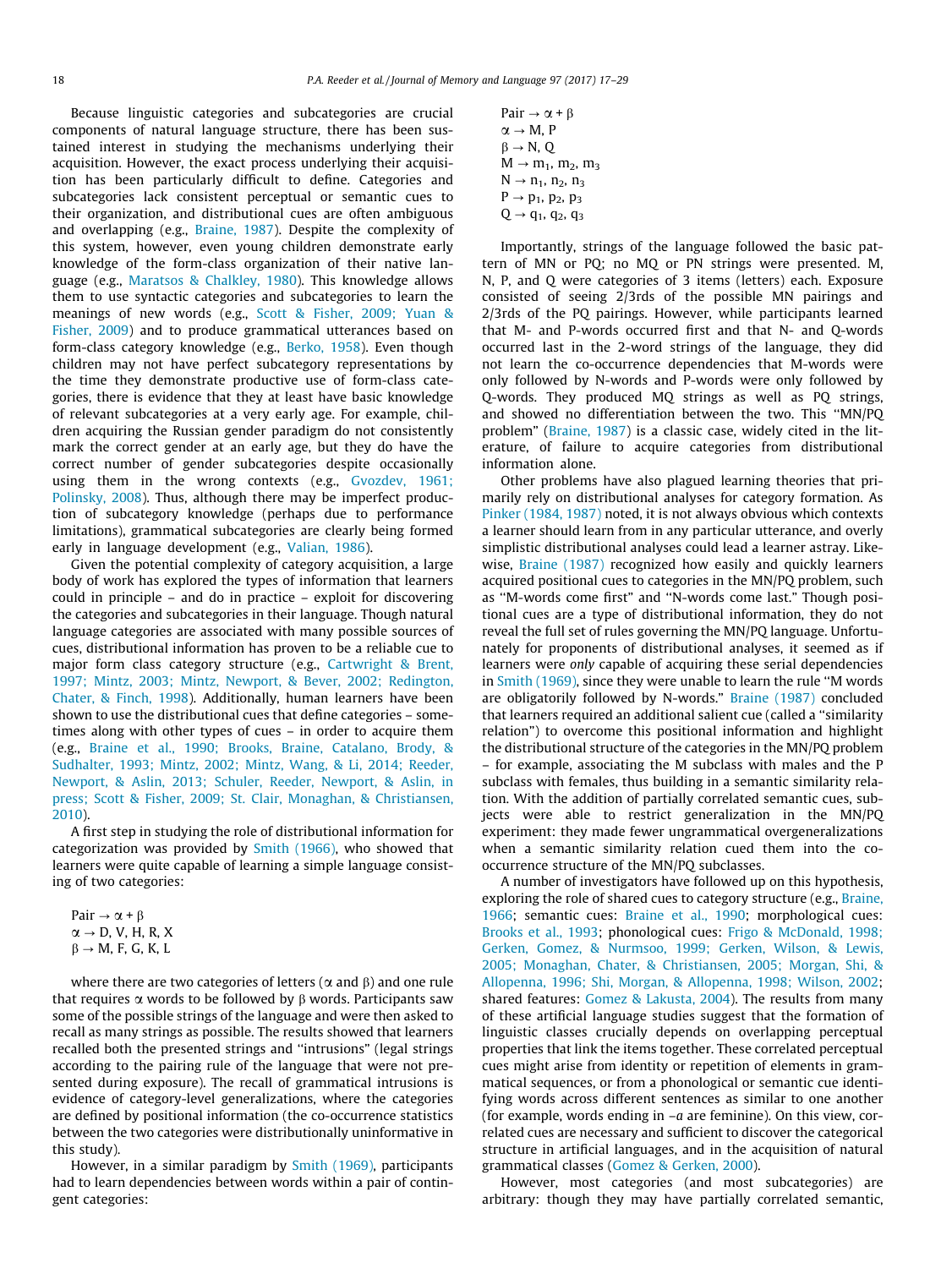phonological, or morphological cues, none of these sources of information perfectly define natural language categories (cf. [Maratsos & Chalkley, 1980\)](#page-12-0). Given this complexity, how can a child acquire such structures without presupposing that the foundations of these structures are innate (e.g., [Chomsky, 1965; McNeill,](#page-11-0) [1966\)](#page-11-0)?

There is some evidence that languages exhibit interactions between different types of correlated cues (e.g., phonological, semantic, distributional). In some situations, the redundancy of correlated cues might help young language learners hone in on the relevant linguistic components for bootstrapping other aspects of grammar. In other cases, some cues may be more reliable markers of linguistic structures when other cues are unreliable. [Monaghan et al. \(2005\)](#page-12-0) and [Monaghan, Christiansen, and Chater](#page-12-0) [\(2007\)](#page-12-0) showed that some languages exhibit a trade-off between phonological information and distributional information, such that phonological cues are better predictors of linguistic structures when distributional cues are weak. It is likely that young language learners utilize these correlated patterns to refine their linguistic representations; however, it is difficult to ascertain how a language learning mechanism would use these patterns for the initial stages of category learning, since that would require some a priori knowledge of the category structure or basic knowledge of how the distributional and perceptual cues are correlated.

It is also clear that some types of correlated distributional cues can be useful during grammatical category learning. For example, [Mintz et al. \(2002\)](#page-12-0) demonstrated that there are sets of linguistic contexts (words before and/or after a particular target category) that co-occur with words belonging to the same grammatical category. [Mintz \(2002\)](#page-12-0) demonstrated that adult learners can use these co-occurring dependencies to induce categories in artificial grammars. [Mintz \(2003\)](#page-12-0) further suggested that a particular subset of these – the pairs of non-adjacent contexts that occur together, before and after target items, called 'frequent frames' – provide particularly useful information, and that in some categorization tasks adult learners rely on frequent frames more heavily than uncorrelated lexical bigrams ([Mintz et al., 2014](#page-12-0)). [Mintz \(2003\)](#page-12-0) also showed that frequent frames are present in corpora of childdirected speech, supporting the idea that these non-adjacent context words might provide sufficient information for a young distributional learner to induce categories. However, while research has shown that infants as young as 7 months can learn a simple repetitive ''a-B-a" non-adjacency [\(Gervain & Werker, 2013\)](#page-11-0), it appears that infants younger than 12 months cannot learn non-repetitive non-adjacent dependencies, such as the frequent frames that are most useful during natural language categorization ([Gomez &](#page-12-0) [Maye, 2005\)](#page-12-0).

Since many previous studies have failed to find successful categorization when learners are relying solely on distributional cues, it is worthwhile to re-examine the types of distributional information available to the learner in those studies. Though one might suggest that learners in [Smith \(1969\)](#page-12-0) failed to acquire categories and their dependencies, another interpretation is that the MN/PQ problem is a special case of subcategory learning. M and P are subcategories of the  $\alpha$  category, and N and Q are subcategories of the  $\beta$ category.1 Subcategory learning has an important difference from single-category learning: the subcategorization task inherently involves conflicting cues. For subcategories in natural languages, some of the distributional information (e.g., word order) signals that there is one category, whereas other distributional cues (e.g., contextual function words and grammatical morphemes) signal that there are distinct subcategories within the larger category. In the subcategorization case, then, the learner must figure out that there is a major form class category that encompasses all the words in terms of their word order and argument structure, and also that there are subsets of items in this category that each have their own specific linguistic contexts. The latter problem is complicated by the fact that some contextual gaps are systematic omissions that arise from the subcategory structure, while others may be accidental gaps of legal contexts that did not occur in a particular linguistic sample. Given the incomplete and noisy input that any language learner receives, the main question facing the learner is whether particular word combinations are absent from the input accidentally (because the learner just has not heard that context yet), or are absent from the input because that context is ungrammatical. To successfully acquire the MN/PQ grammar, learners must simultaneously restrict generalization (i.e., M's shouldn't be seen with Q's because ''MQ" is ungrammatical), while also generalizing appropriately (i.e., even if I haven't heard this particular M with this particular N, it is still an acceptable string because ''MN" is a legal structure). The ''gaps" in the input created by the missing MQ and PN strings occur because those combinations are ungrammatical; the ''gaps" created by missing MN and PQ strings, in contrast, are accidental. Unfortunately, [Smith's \(1969\)](#page-12-0) participants were unable to make this distinction and overgeneralized. Apparently the participants failed to acquire the boundary separating the M and P subcategories; instead, learners only acquired  $\alpha$  and  $\beta$  as major form-class categories, generalizing to contexts MQ and PN. The goal of the experiments presented here is to explore the distributional variables that can lead learners to appropriately limit generalizations and reject MQ- and PN-like strings.

Recent behavioral work on form-class category learning has highlighted a number of distributional cues that lead to successful category learning from distributional cues alone (e.g., [Mintz, 2002;](#page-12-0) [Mintz et al., 2002, 2014; Reeder et al., 2013\)](#page-12-0). In particular, [Reeder](#page-12-0) [et al. \(2013\)](#page-12-0) investigated whether learners of an artificial language could learn that a set of nonsense words formed a linguistic category based solely on distributional information: that is, could learners generalize from hearing some of the distributional contexts for individual words to the full range of contexts for all the words in the category. In order to examine distributional learning, all other potential cues to the category were removed; only the distributional contexts for words were available as cues to categorization. The results showed that, given specifiable distributional information, word co-occurrence statistics were enough to cause learners to induce a representation of a category – rather than storing each word individually in terms of its specific experienced contexts – and to generalize or withhold generalization to new contexts and new words based on distributional cues.

Our goal in the present paper is to examine how this distributional learning mechanism might operate during subcategory acquisition, and to explore why many previous experiments like [Smith \(1969\)](#page-12-0) have failed to see successful subcategory learning from distributional cues alone. Across two artificial grammarlearning experiments, we systematically manipulate the distributional information that signals subcategory structure and a subcategory boundary. Given that word categories and subcategories are defined based on how they are distributed with respect to other lexical items in a sentence, the main distributional variable of interest is the amount of contextual overlap among words. Complete contextual overlap means that words within a category share all of their possible linguistic contexts with each other. In the idealized case of a perfect subcategory boundary, learners should expect complete overlap of contexts across words within a

 $1$  The representations that learners have acquired in the experiments we describe here and in the previous literature are compatible with two interpretations: acquisition of subcategories, or acquisition of multiple form-class categories. Given the distributional information framework we lay out in this paper, we argue that subcategories are the cognitive representation that is most compatible with our paradigm and previous work. However, our conclusions and framework would remain the same if the outcome of learning is interpreted to be multiple form-class categories.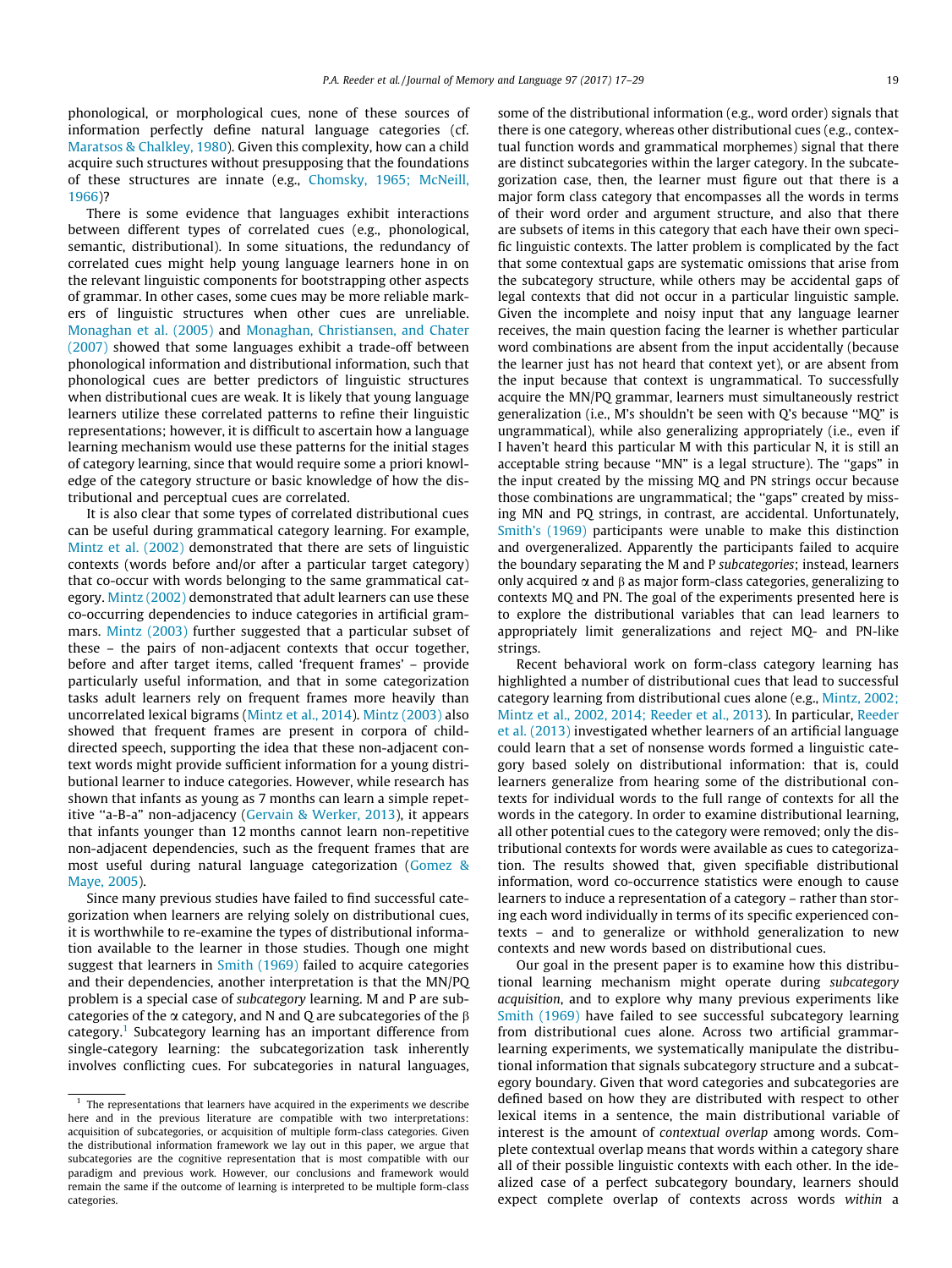<span id="page-3-0"></span>subcategory, but no overlap for words across a subcategory boundary. This circumstance is investigated in Experiment 1. In Experiment 2 we investigate what happens to learning when there is imperfect overlap and imperfect distinctiveness of contexts. In order to demonstrate subcategory acquisition, learners in our experiments will need to achieve two outcomes: strong generalization from words in their experienced contexts to the larger range of contexts allowable for other words in the same subcategory, but restricted (or no) generalization to the contexts of words in a different subcategory.

## Experiment 1

In Experiment 1, we adapt the artificial grammar from [Reeder](#page-12-0) [et al. \(2013\)](#page-12-0) in order to test whether (contrary to much of the literature, particularly [Smith \(1969\)](#page-12-0) and [Braine \(1987\)](#page-11-0)) subcategories are learnable from distributional information alone. Building upon Reeder et al.'s findings on major category learning, we hypothesize that learners can acquire subcategories if they are given adequate overlap in distributional cues for the items inside each subcategory and adequate non-overlap in distributional cues for the items in different subcategories. As a first step towards exploring subcategorization using distributional cues, adult learners in this experiment receive very strong distributional cues to the subcategory structure in our artificial grammar. These cues involve a dense sampling of the subcategory-obeying strings generated by the grammar, with complete overlap of the presented contexts across the words within each subcategory. Importantly, there is no overlap of immediate distributional contexts for the words in different subcategories. By using adult participants, we can extend [Reeder et al.'s \(2013\)](#page-12-0) findings and set a baseline for what to expect from a mature distributional learner. This will set the stage for future experiments with children and infants.

Our basic artificial grammar paradigm is similar to that of [Smith](#page-12-0) [\(1969\):](#page-12-0) learners receive no evidence that words from different subcategories share contexts, just as Smith's participants received no MQ or PN strings. However, in contrast to [Smith \(1969\),](#page-12-0) our grammar provides additional distributional richness: it is larger and more complex, and it removes absolute position as a possible distributional cue (''M words come first; Q words come last"), since the absolute position of words (e.g., first, second, last in the string) is rarely useful in defining linguistic categories in natural languages. The question of interest is whether learners can acquire the subcategories embedded in our language from the cues of relative word order and immediate linguistic contexts, or whether they will tend to treat all words as belonging to a single category (as they did in [Smith, 1969\)](#page-12-0), despite the strong distributional information for separate subcategories. By asking this question, we can examine whether the types of distributional cues that are useful for single category acquisition ([Reeder et al., 2013\)](#page-12-0) are also used to acquire subcategories.

#### Method

#### Participants

Twenty-four monolingual native English-speaking students at the University of Rochester were paid to participate in Experiment 1. Participants were randomly assigned to one of two exposure languages such that twelve participants were exposed to Language 1 and twelve were exposed to Language 2. All participants were naïve to the materials and goals of this experiment.

#### Stimulus materials

Experiment 1 exposed learners to strings generated from an artificial grammar of the form  $(Q)AXB(R)$  (adapted from [Reeder](#page-12-0) [et al. \(2013\)\)](#page-12-0). Each letter corresponds to a category of nonsense words: X was the target category of interest and contained 4 words; A and B were contexts for X, and each contained 6 words; Q and R were optional flanker categories, and each contained 2 words. Based on the structure of the language, words were concatenated to build strings of the form AXB, QAXB, AXBR, or QAXBR. The optional presentation of the Q and R categories prevented learners from relying on absolute position as a cue for categorization.

Because there were 6 A-words, 6 B-words, and 4 X-words, there could be 144 unique AXB combinations generated by our grammar. Importantly, in contrast to [Reeder et al.'s \(2013\)](#page-12-0) experiments, here we divided the X category into two subcategories by restricting which A- and -B contexts occurred with each X-word. Subcategory 1 contained words  $X_1$  and  $X_2$ , which only occurred with  $A_1$ ,  $A_2$ ,  $A_3$ ,  $B_1$ ,  $B_2$ , and  $B_3$  as allowable contexts. Subcategory 2 consisted of words  $X_3$  and  $X_4$ , which had only  $A_4$ ,  $A_5$ ,  $A_6$ ,  $B_4$ ,  $B_5$ , and  $B_6$  as allowable contexts (see Fig. 1).

This subcategory structure reduced the number of legal AXB combinations that could be presented during exposure to 36 AXB strings (3 A-words  $*$  2 X-words  $*$  3 B-words  $*$  2 subcategories). Of these 36 AXB sentence types, 24 were presented during exposure and 12 were withheld for testing (see Table 1). The exposure strings were selected such that every X-word was seen with every subcategory-appropriate A-word and B-word, but with no A-words or B-words from the other subcategory. In the terminology of [Reeder et al. \(2013\)](#page-12-0), this created a dense sampling of the possible contexts for X, because learners were exposed to 2/3rds of the possible subcategory-appropriate contexts for each X-word. Additionally, there was complete overlap of contexts across X-words within each subcategory. This is because each X-word is seen with all of the same context words as the other X-word in its subcategory. There was complete non-overlap of contexts between the Xwords from different subcategories. The sparseness and overlap



Fig. 1. Pictorial depiction of subcategorization structure for Experiment 1.

Table 1

Possible legal AXB combinations for Experiment 1. Combinations that appeared in the exposure for Experiment 1 are bolded. Subcategory 1 consisted of  $X_1$  and  $X_2$ , with  $A_1$ ,  $A_2$ ,  $A_3$ ,  $B_1$ ,  $B_2$ , and  $B_3$  as legal contexts for  $X_1$  and  $X_2$ . Subcategory 2 consisted of  $X_3$  and  $X_4$ , with A<sub>4</sub>, A<sub>5</sub>, A<sub>6</sub>, B<sub>4</sub>, B<sub>5</sub>, and B<sub>6</sub> as legal contexts for  $X_3$  and  $X_4$ .

| Subcategory 1 |             | Subcategory 2 |             |  |
|---------------|-------------|---------------|-------------|--|
| $A_1X_1B_1$   | $A_1X_2B_1$ | $A_4X_3B_4$   | $A_4X_4B_4$ |  |
| $A_1X_1B_2$   | $A_1X_2B_2$ | $A_4X_3B_5$   | $A_4X_4B_5$ |  |
| $A_1X_1B_2$   | $A_1X_2B_3$ | $A_4X_3B_6$   | $A_4X_4B_6$ |  |
| $A_2X_1B_1$   | $A_2X_2B_1$ | $A_5X_3B_4$   | $A_5X_4B_4$ |  |
| $A_2X_1B_2$   | $A_2X_2B_2$ | $A_5X_3B_5$   | $A_5X_4B_5$ |  |
| $A_2X_1B_3$   | $A_2X_2B_3$ | $A_5X_3B_6$   | $A_5X_4B_6$ |  |
| $A_2X_1B_1$   | $A_2X_2B_1$ | $A_6X_3B_4$   | $A_6X_4B_4$ |  |
| $A_3X_1B_2$   | $A_3X_2B_2$ | $A_6X_3B_5$   | $A_6X_4B_5$ |  |
| $A_3X_1B_3$   | $A_3X_2B_3$ | $A_6X3B_6$    | $A_6X_4B_6$ |  |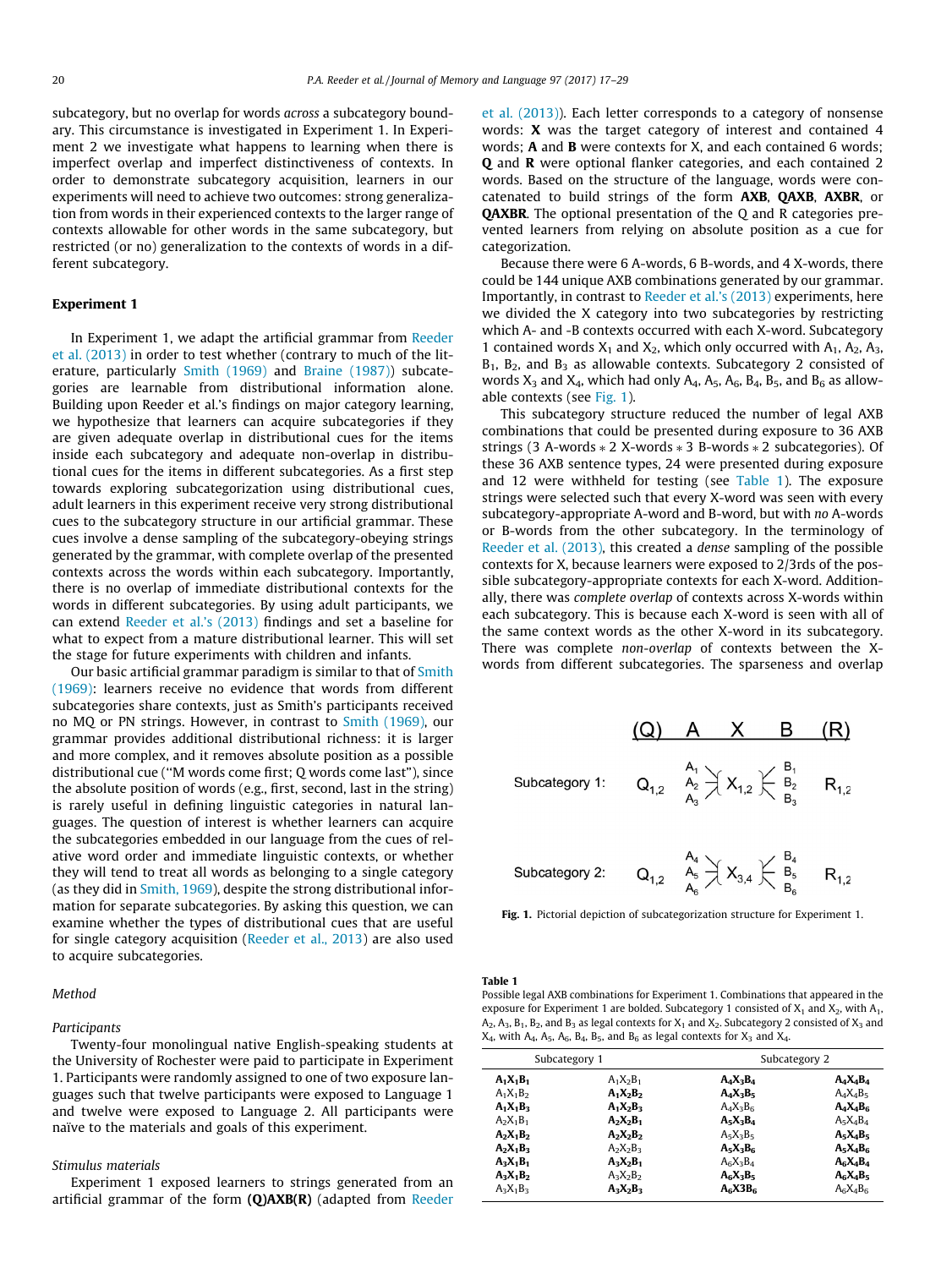Table 2 Assignment of nonsense words to categories for Language 1 and 2.

|                |                                                      | Language 1                        |                                                      |                  |  |
|----------------|------------------------------------------------------|-----------------------------------|------------------------------------------------------|------------------|--|
| Q              | A                                                    | X                                 | B                                                    | R                |  |
| mib<br>bliffin | flairb<br>daffin<br>glim<br>gentif<br>spad<br>klidum | tomber<br>zub<br>lapal<br>roy     | fluggit<br>bleggin<br>mawg<br>frag<br>zemper<br>nerk | prog<br>dilba    |  |
| Language 2     |                                                      |                                   |                                                      |                  |  |
| Q              | A                                                    | X                                 | B                                                    | R                |  |
| zub<br>klidum  | fluggit<br>tomber<br>mawg<br>glim<br>dilba<br>frag   | nerk<br>bleggin<br>zemper<br>prog | daffin<br>roy<br>spad<br>lapal<br>mib<br>bliffin     | flairb<br>gentif |  |

of the exposure set were thus comparable to Experiment 1 of [Reeder et al. \(2013\)](#page-12-0).

The optional 2 Q- and 2 R-words were added to these 24 AXB combinations to create AXB, QAXB, AXBR, and QAXBR strings. Each Q and R flanker word was equally frequent across each subcategory, so their presence was not an informative cue to the identity of each string's subcategory structure. Overall, this led to 96 unique (Q)AXB(R) strings in the input.

The 20 words in the language were recorded in isolation by a native English-speaking female with a terminal and a nonterminal list intonation for each. They were adjusted in Praat ([Boersma, 2001\)](#page-11-0) so that the pitch, volume, and duration of syllables were qualitatively consistent. Words were assigned to each of the categories in order to achieve a relative balance of phonological and syllabic properties across the categories. To insure that our word-to-category mapping was not biased in any way, we created two separate languages (Languages 1 and 2) that differed only in different assignments of words to categories (see Table 2). Strings were created by concatenating the recordings of individual words, with 50 ms of silence between each word and using a terminal intonation token at the end of each string.

Crucially, the only systematic cues to the category and subcategory structure of this language were relative order of the words and the distribution of A- and -B context words. There were no semantic or systematic phonological cues to the categories, and there was no referential world attached to this language.

#### Procedure

Participants were informed that they would be listening to sentences from a new language that they had never heard before. Their task was to try and pay attention to the sentences, because they would be tested on their knowledge of the language later. Participants were seated at a Dell desktop PC in a sound-attenuated booth and passively listened to the sentences via headphones. The exposure phase consisted of five repetitions of the 96 (Q)AXB (R) training strings presented in pseudo-random order (a total of 480 strings). There were 1.5 s of silence between each string, leading to an exposure phase of approximately 30 min.

Once the exposure phase was complete, participants began the testing phase of the experiment. As in [Reeder et al. \(2013\)](#page-12-0), each test trial began by hearing a 3-word sentence and then rating that sentence on a scale from 1 to 5, based on whether or not the sentence came from the language heard during the exposure phase. 1 meant that the sentence definitely did not come from the language; 2 meant the string may not have come from the language; 3 meant that the string may or may not have come from the language; 4 meant the string may have come from the language; 5 meant the string definitely came from the language. Participants were instructed to rate test strings based on their ''gut reaction" to each sentence and whether they thought a native speaker of the language would have said that particular sentence when following the rules of the language's grammar. There were four types of test strings: grammatical familiar (12 of the 24 AXB strings that were presented during exposure), grammatical novel (the 12 AXB strings from 36 possible strings that obeyed the grammar's subcategory restrictions but were withheld from exposure), subcategory violation (12 of the 72 AXB strings that violated the subcategory structure of the grammar, but still obeyed the overall AXB word order of the grammar), and ungrammatical (6 AXA and 6 BXB strings that violated the word order of the grammar without repeating word tokens). Subcategory violation strings contained either the A-word or the B-word from the opposite subcategory for that X-word, in the correct word order position. In other words, either the A- or the B-words came from the opposite subcategory as the X-words, but not both. Importantly, these strings would be grammatical if learners ignored the subcategory structure of the language and generalized to form a single X category. A difference in ratings between grammatical and subcategory violation strings therefore indicates that participants have learned the subcategory structure in the language and are not generalizing across the gaps created by this boundary. Each test string was presented twice during the test phase, in pseudo-random order.

#### Results

Because there were no significant differences between the ratings of learners exposed to language 1 versus language 2, we collapsed these two languages for all subsequent analyses. The mean rating of grammatical familiar strings was  $3.61$  (SE = 0.10), the mean rating of grammatical novel strings was 3.70  $(SE = 0.11)$ , the mean rating of subcategory violation strings was 3.31 ( $SE = 0.12$ ), and the mean rating of ungrammatical strings was  $2.55$  (SE = 0.12) (see [Fig. 2](#page-5-0)). A repeated measures ANOVA with test item type (grammatical familiar, grammatical novel, subcategory violation, and ungrammatical) as the within-subjects effect was conducted. Mauchly's test revealed that the assumption of sphericity was not met ( $\chi^2$  = 20.50, p < 0.05), so the Greenhouse-Geisser correction was used ( $\epsilon$  = 0.656). There was a significant main effect of test item type  $(F(1.97, 45.23) = 34.238, p < 0.001)$ . Planned comparisons revealed no difference between grammatical familiar and grammatical novel strings  $(t(23) = 1.24, p = 0.23)$ , but subcategory violation strings were rated significantly lower than familiar grammatical strings  $(t(23) = 3.14, p < 0.01)$  and novel grammatical strings  $(t(23) = 3.47, p < 0.005)$ . Ungrammatical strings were rated the lowest, significantly lower than subcategory violation strings  $(t(23) = 4.42, p < 0.001)$ .

Because different participants may exhibit biases in how they use our rating scale, we converted all raw ratings scores into zscores and conducted another repeated measures ANOVA. Results were all qualitatively the same.

## Discussion

As in [Reeder et al. \(2013\)](#page-12-0), learning effects were observed based solely on the distribution of words and their surrounding contexts. However, it is important to note that the distributional cues in the present experiment are balanced quite differently than in [Reeder](#page-12-0) [et al. \(2013\)](#page-12-0) and [Smith \(1969\)](#page-12-0). To instantiate a subcategory structure, while all of the words in category X occurred in the same relative word order positions, there were two subsets of X-words that differed in their immediate distributional contexts.  $X_1$  and  $X_2$  had strong overlap in the particular A- or -B context words with which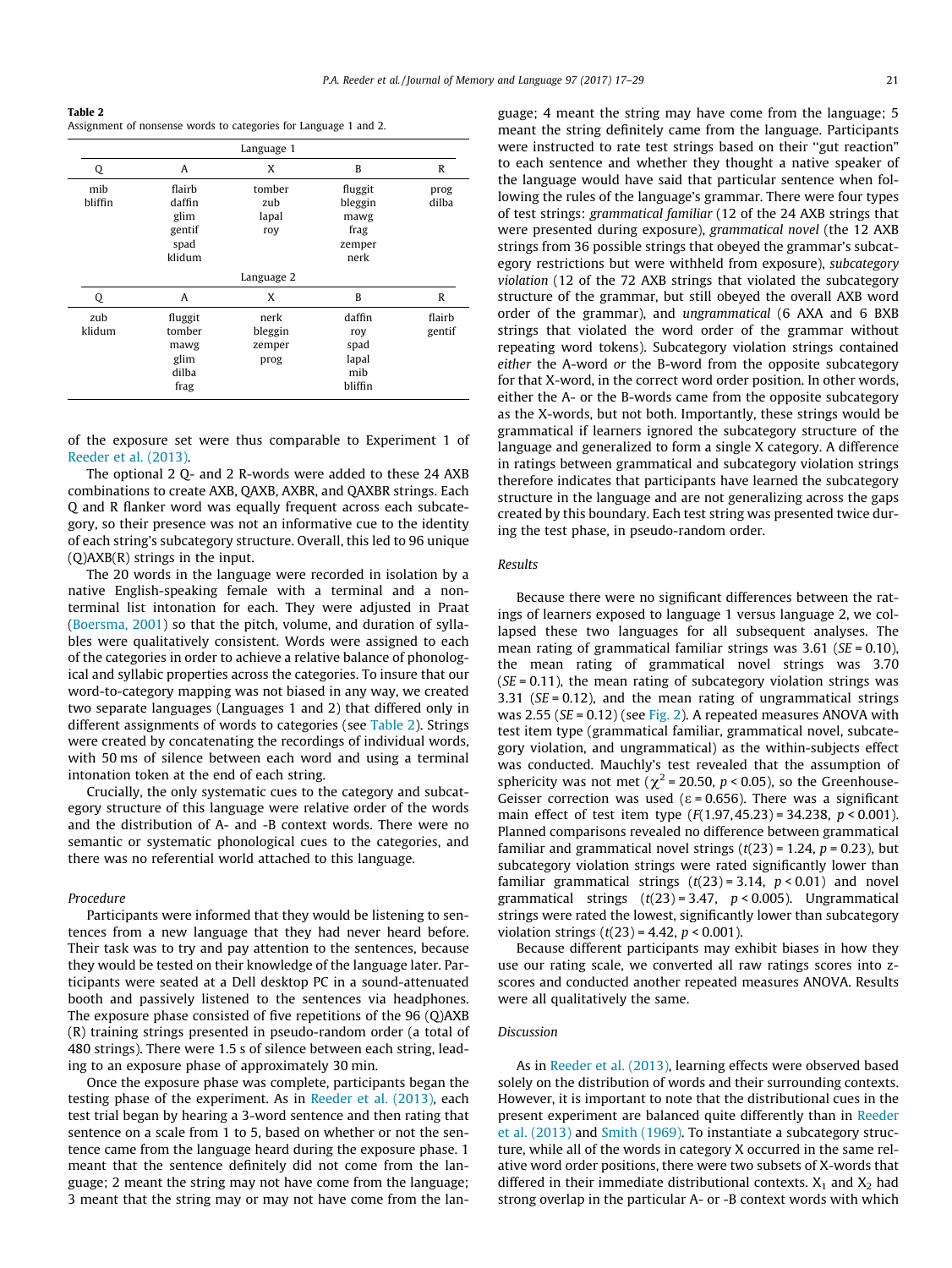<span id="page-5-0"></span>

Fig. 2. Mean ratings from Experiment 1, comparing familiar, novel grammatical, subcategorical violation, ungrammatical test strings.  $\check{\ }$  Significant at  $p < 0.05$ ,  $\check{\ }$  significant at  $p < 0.01$ , error bars are standard error.

they occurred, but these X-words had no A- or -B contexts in common with  $X_3$  or  $X_4$ . The complementary situation also applied to  $X_3$ and  $X_4$ . Additionally, the optional Q and R flankers removed the absolute positional cues that were present in [Smith's \(1969\)](#page-12-0) MN/ PQ problem, which may have suggested to learners that all X-words belonged to the same large X category. The important result is that, under these circumstances, learners succeeded in acquiring the subcategory structure.

Firstly, Experiment 1 showed that learners generalized within subcategories when the co-occurrence statistics showed high overlap among X-words. Despite not hearing every legal AXB combination, learners rated grammatical novel AXB strings just as highly as familiar strings, indicating that they were willing to extend the appropriate withheld contexts to X-words within the same subcategory. Second, learners restricted generalization to contexts of the opposite subcategory when the distributional information suggested that these were systematic gaps created by subcategory boundaries. This was evidenced by significantly lower ratings of subcategory violation strings than either grammatical familiar or grammatical novel strings (see Fig. 2), suggesting that learners were not willing to share distributional properties across the subcategory boundary. In addition, the results of Experiment 1 demonstrate that learners are highly sensitive to the type and systematicity of the missing information in their input. Our subcategory paradigm created a perfect boundary, with no overlap of contexts across subcategories but perfect overlap of contexts within subcategories. Learners interpreted the consistent absence of subcategory-crossing strings from their input as purposeful (not accidental) omissions, signaling ungrammatical contexts for certain X-words. On the other hand, the more sparse and less systematic gaps within subcategories were not interpreted in this way.

Interestingly, however, subcategory violation strings were rated significantly higher than ungrammatical strings. As noted above, subcategories present two types of cues for learners: overall word order cues indicate that the words in different subcategories fall into the same major category, while immediate contextual cues indicate that they are in distinct subcategories. In our artificial grammar, the presence of stable flanker words (Q and R) and relative word order across all strings regardless of their subcategory membership suggests that all X words belong to the same category. However, the immediate A- and -B context cues suggest that  $X_1$ and  $X_2$  are fundamentally distinct from  $X_3$  and  $X_4$ .<sup>2</sup> We interpret the finding that ratings for subcategory violations are lower than novel grammatical strings but higher than ungrammatical strings as further evidence that learners have acquired subcategories in an appropriate way. Though native adult speakers of a language would rarely (if ever) intentionally produce a subcategory violation, these types of errors do sound relatively more acceptable than a word order violation like those used in our ungrammatical test strings (e.g. John disappeared the rabbit vs. John rabbitted the disappear.). This difference is reflected in our ratings results, and we believe this reflects acquisition of both category-level (X) representations and subcategory-level  $(X_{1,2}$  vs  $X_{3,4}$ ) representations.

The results of Experiment 1 thus show successful subcategory acquisition using a distributional learning paradigm with no correlated phonological or semantic cues. Experiment 2 further explores the process of subcategory acquisition in a more complex learning environment.

## Experiment 2

The miniature language used in Experiment 1 was a highly idealized case of the types of distributional cues one might encounter in a natural language learning situation. One way in which our miniature language could be modified in order to further test the limits of this type of statistical learning would be to make the subcategory boundaries imperfect in ways that are typical of real languages. One example in natural language is the case of homophony or homonomy of words that fall into different categories. For example, in the question "What's black and white and /red/ all over," it is unclear whether the word /red/ should be the past tense of the verb read or the color red. The same phonological form appears in two separate grammatical categories, as it does in other words like

 $2$  As mentioned in the Introduction, due to the small artificial grammar used here, an argument could be made that learners acquired multiple form-class categories rather than two subcategories. Given the distributional cues described here, we believe the most consistent interpretation of our grammar is that X is a form-class category with two subcategories. However, regardless of one's interpretation of the learner's abstract representation of the grammar, the demonstration of successful (sub)category acquisition in Experiment 1 informs us about the useful and usable distributional evidence for this type of learning problem.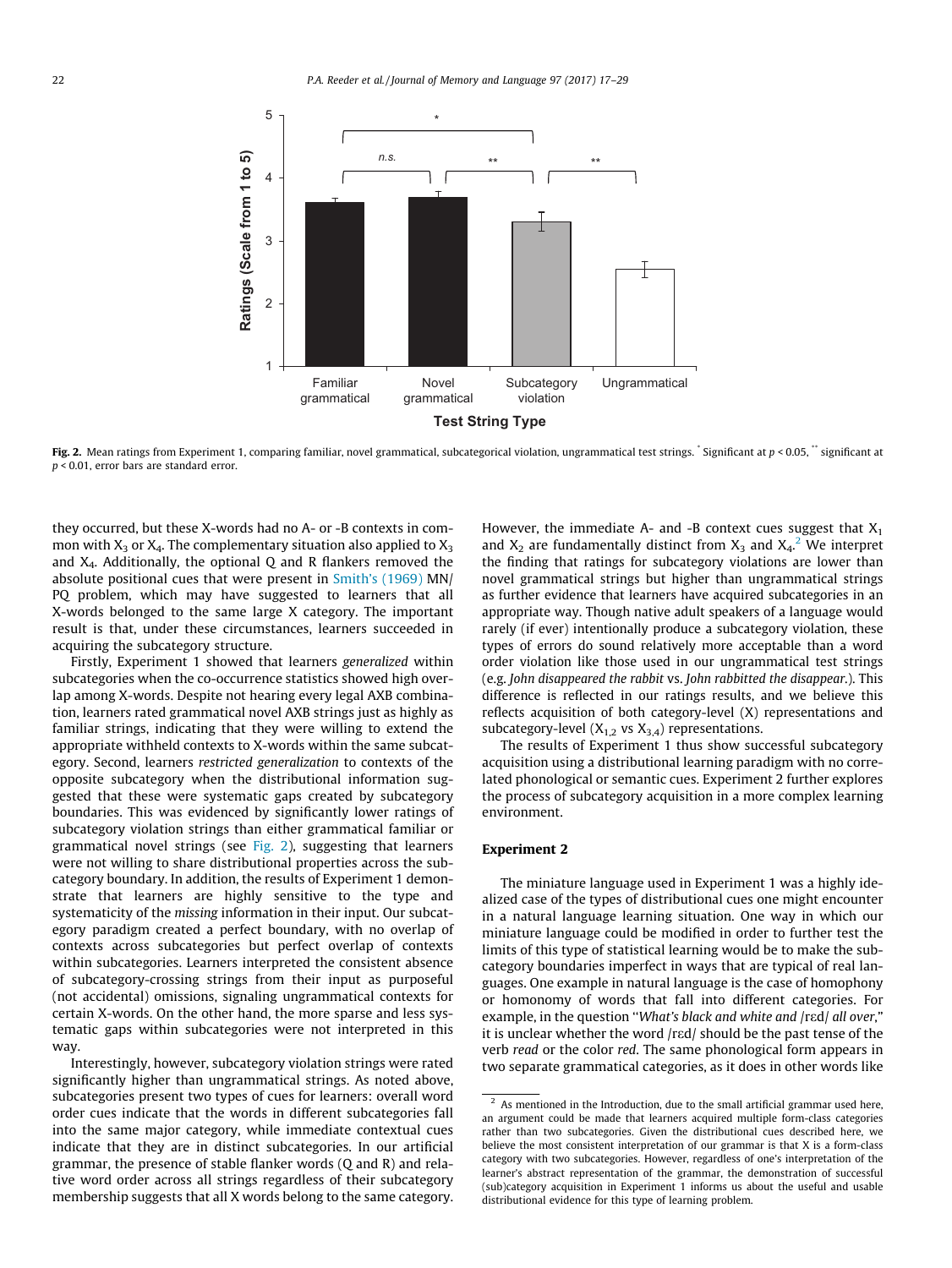fish. With words like this, two different sets of distributional contexts will appear to belong to a single word. This type of problem is likely overcome by a statistically oriented distributional analysis, noting that most words distinguish these two sets of contexts.

This type of ambiguity is found at many different levels of language (e.g., at the lexical level, like read/red; at the morphological level, see [Pertsova \(2008\)](#page-12-0); syncretism, see [Baerman, Brown, &](#page-11-0) [Corbett, 2005](#page-11-0)). Such ambiguity also exists in linguistic subcategories. One example is the ''crossed" gender system of a language like Romanian ([Corbett, 1991, 1994\)](#page-11-0). As in many other languages, Romanian divides nouns into masculine and feminine linguistic gender subcategories that are reflected in distinct sets of agreement markers. However, there is a sizeable set of nouns that take masculine agreement markers when singular, but feminine agreement markers when plural. This third class of nouns does not belong with either masculine or feminine nouns, and thus they are said to form a third gender (neuter). However, Romanian does not have a separate class of agreement markers that occur with neuter nouns. In [Corbett's \(1994\)](#page-11-0) terminology, Romanian has three controller gender subcategories (the number of genders of nouns) but only two target gender subcategories (the number of classes of agreement markers).

Real languages commonly have category-crossing exceptions that are similar to the cases of homophony or the Romanian gender system. These exceptions arise from situations where the syntax makes one set of distinctions but other systems (morphology, phonology) do not always make the same distinction. What is remarkable about arbitrary systems like these is that children are capable of acquiring them, without explicitly being told that some contexts for words are highly specific while others are quite general. Learners must be capable of using the detailed patterning of these cues to determine when to generalize and when to encode something exceptional about the uses for a class, a subclass, or a token. Experiment 2 explores this process and expands on the results from Experiment 1 by introducing an ''exception": a single string that crosses the subcategory boundary. We then compare the results from Experiments 1 and 2 to see whether subcategory boundaries entirely break down because of the distributional complications of this one exceptional boundary-crossing context, or whether learners maintain the subcategory structure and treat the boundary crossing string as a special exception.

#### Method

#### Participants

Eighteen monolingual native English-speaking students at the University of Rochester were paid to participate in Experiment 2. None of these individuals had participated in Experiment 1. Three subjects were removed for failing to complete the experiment according to the instructions (reporting that they did not pay any attention during training due to its length, failing to perform above chance at a 1-back task during training and subsequently rating all test items the same). Seven participants were assigned to language 1, and eight were assigned to language 2.

## Stimulus materials



Fig. 3. Pictorial depiction of the subcategory structure for Experiment 2. There is a clear boundary between the A- and -B contexts for Subcategory 1 ( $X_1$  and  $X_2$ ) versus Subcategory 2 ( $X_3$  and  $X_4$ ), except for the single boundary-crossing string  $A_4X_1B_4$ .

and R flanker words (as in Experiment 1), the training set consisted of 100 strings. As in Experiment 1, this set of 100 strings was presented 5 times during exposure in uniquely randomized orders.

## Procedure

As in Experiment 1, participants were instructed to pay attention as they listened to strings from a new language, as they would be tested on their knowledge of the language later. Preliminary evidence suggested that the somewhat longer training phase (500 vs. 480 strings) created more difficulty for participants in maintaining their attention. Thus participants were told that while listening to the strings, they would have to complete a 1-back task.<sup>3</sup> The purpose of this secondary task was to keep participants attentive to the materials. At the beginning of the exposure phase, participants were instructed to make a hatch mark on a sheet of paper every time they thought they heard a repeated sentence. They were told that the number of repeated sentences was randomized for each subject, so there may be many repeated sentences or none at all.

After exposure, participants entered the test phase of the experiment. The instructions were the same as in Experiment 1. In order to fully investigate how category representations were affected by the presence of the single boundary-crossing string, a number of additional test strings were constructed.<sup>4</sup> There were 13 familiar AXB test strings: 12 grammatical familiar, subcategory-obeying AXB strings that were presented during exposure (same as Experiment 1), plus the 1 familiar boundary-crossing  $A_4X_1B_4$  string. There were 12 grammatical novel, subcategory-obeying AXB strings (same as Experiment 1), and 4 novel boundary-crossing strings. These novel boundary-crossing strings combined  $X_1$  with novel A- and -B con-

The stimuli were the same as in Experiment 1 (see [Table 1\)](#page-3-0) except for the addition of one ''boundary-crossing" string to the exposure set. This string paired  $X_1$  (from Subcategory 1) with the context  $A_4$ <sub>-B<sub>4</sub></sub> (a context from Subcategory 2) to create an exception to the subcategory boundary:  $A_4X_1B_4$  (see Fig. 3). As in Experiment 1, the exposure consisted of a dense sampling of A- and -B contexts, with complete overlap of contexts within each subcategory. Of the 36 legal subcategory-obeying AXB combinations, 24 were presented and 12 were withheld for testing generalization. After the addition of the boundary-crossing string and optional Q

<sup>&</sup>lt;sup>3</sup> A pilot experiment replicating Experiment 1 but using this 1-back task showed no change in performance relative to the original results: planned comparisons on the results of 6 participants (3 in each of languages 1 and 2) showed no difference between grammatical familiar and novel strings ( $p = 0.81$ ), but a significant difference between grammatical novel and subcategory violation strings ( $p < 0.05$ ) and also between subcategory violation strings and ungrammatical strings ( $p < 0.01$ ). As these results are qualitatively the same as in Experiment 1, we felt justified in using the 1 back task as a means to increase attention during the exposure phase while allowing implicit learning of the rules of the language. Note that the 1-back task does not provide any explicit information about the grammatical structure of the exposure strings, but it does require attention to the sound sequences. Failure to notice at least half of the repeated strings was directly related to participants reporting that they were not paying attention during training  $(N = 3)$ , and these participants were removed from our final sample.

 $4$  Compared to [Reeder et al. \(2013\)](#page-12-0) and Experiment 1, this experiment had a different proportion of clearly grammatical (i.e., familiar) test items to clearly ungrammatical test items. However, pilot results from a replication of [Reeder et al.](#page-12-0) [\(2013\)](#page-12-0) Experiment 1 showed that a test with half ungrammatical strings and half familiar plus novel grammatical strings did not lead to qualitatively different results. Participants did not appear to be biased towards rating approximately half of the items as ungrammatical.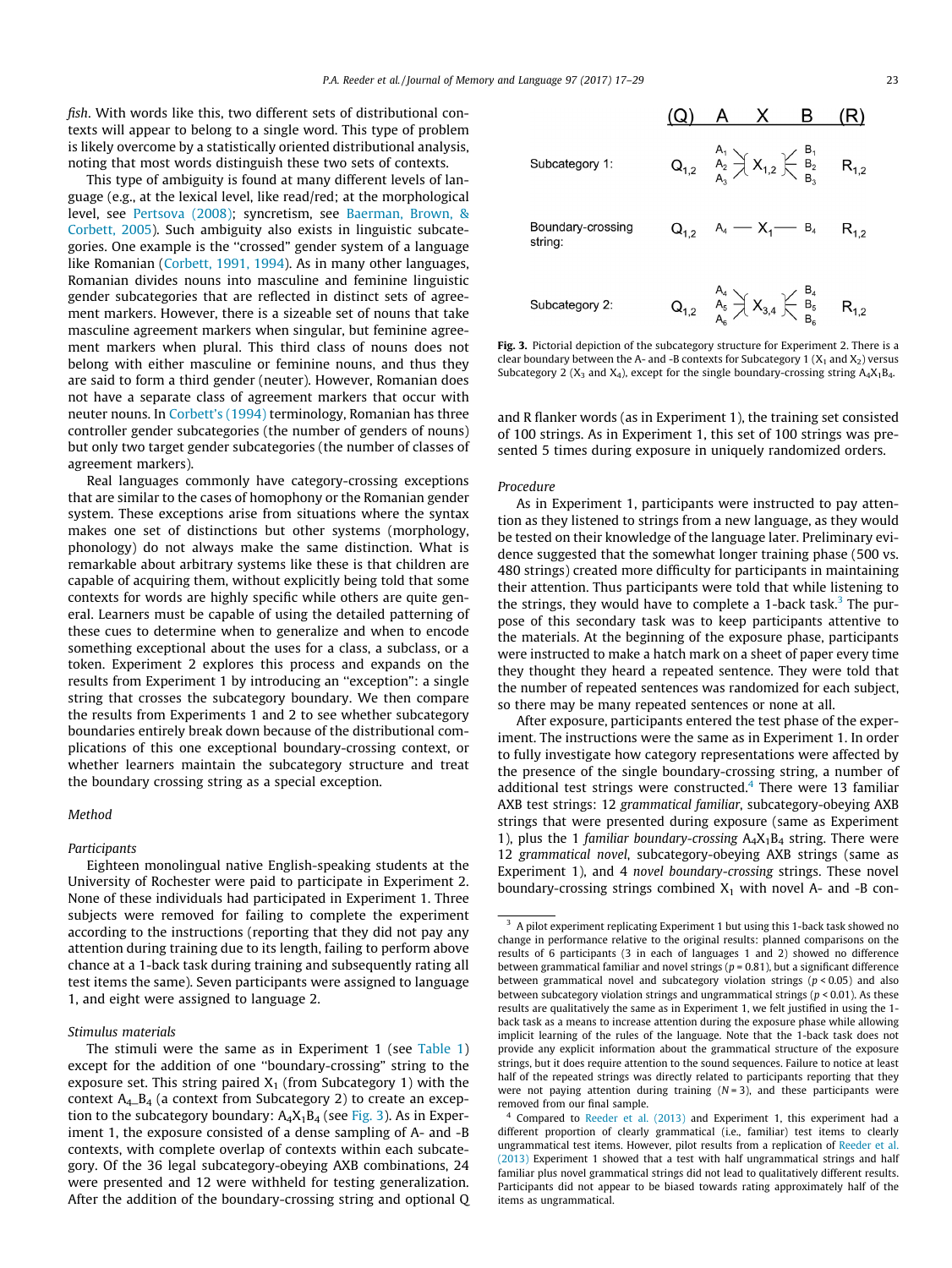texts from Subcategory 2 (such as  $A_5X_1B_6$ ). Importantly, all of the Aand -B contexts in these test types appeared (with other items) during the exposure phase, so a low rating of these strings with  $X_1$ would confirm that learners are not simply responding on the basis of the A- and -B contexts themselves. Together these boundarycrossing test items assess whether  $X_1$  is represented as allowing all contexts from both subcategories or only allowing the specific boundary-crossing context in which it was presented during exposure. There were 12 subcategory violation "type 1" strings, in which either the A- or the B-word came from the opposite subcategory as X (same as the subcategory violation strings in Experiment 1). There were also 4 subcategory violation ''type 2" strings in which both the Aand the B-word came from the opposite subcategory as  $X$  (two  $X_2$ ) strings, one  $X_3$  string, and one  $X_4$  string). Lastly, there were 12 ungrammatical word-order violation strings of the form AXA, BXB, AAB or ABB. Therefore, the full test contained 82 strings presented in pseudorandom order: 26 familiar AXB test strings (12 strings heard during exposure, repeated twice; 1 familiar boundarycrossing string, repeated twice), 44 novel AXB test strings (12 subcategory-obeying novel strings repeated twice, as in Experiment 1; 4 novel boundary-crossing strings, with  $X_1$  in novel A\_B contexts from subcategory 2; 12 subcategory ''type 1" violation strings; 4 subcategory ''type 2" violation strings), and 12 ungrammatical (word order violation) test strings.

Just as in Experiment 1, the subcategory violation strings would be judged as grammatical if learners did not acquire a subcategory boundary or if this distinction was weakened by exposure to the boundary-crossing string. The remaining types of novel strings distinguish between whether learners treat all novel AXB's as exceptions, whether they generalize all Subcategory 2 contexts to  $X_1$ , whether they generalize Subcategory 2 contexts to all Subcategory 1 members, and whether the existence of the boundary-crossing string leads to the loss of a subcategory boundary.

## Results

Due to the length of the test, split-half reliability item analyses were conducted to see if order effects were present between the first and second half of the test. Cronbach's alpha [\(Cronbach,](#page-11-0) [1951\)](#page-11-0) was computed for the ratings of each type of test string

(familiar, familiar boundary crossing, grammatical novel, novel boundary-crossing, subcategory violation 1, subcategory violation 2, ungrammatical), and all Cronbach's alpha values were ''acceptable" values for internal test reliability (lowest  $\alpha$  = 0.691, for subcategory violation type 1). This indicates that the ratings within a test type for the second half of the test were consistently correlated with ratings of that test type from the first half. We conclude that the longer test length did not significantly affect participants. Furthermore, no difference was found between language 1 and language 2, so the two languages have been collapsed for all remaining analyses.

The first comparisons of interest are those used in Experiment 1 to explore the relationships among words within a subcategory and across the subcategory boundary. Looking at only test strings that did not involve a category-boundary crossing, a repeated measures ANOVA was conducted with four test types (familiar, grammatical novel, subcategory violation type 1, ungrammatical) as the within-subjects factor, collapsing across languages 1 and 2. Mauchly's test indicated that the assumption of sphericity had been violated ( $\chi^2$  = 25.71, p < 0.01), so Greenhouse-Geisser correction was applied ( $\varepsilon$  = 0.478). The ANOVA revealed a significant main effect of test type  $(F(1.435, 20.087) = 16.92, p < 0.001)$ . Planned comparisons showed that grammatical novel strings (mean =  $3.61$ ,  $SE = 0.10$ ) were rated just as high as familiar strings  $(mean = 3.64, SE = 0.09), t(14) = 0.634, p = 0.54. Subcategory$ violation type 1 strings (mean =  $3.42$ ,  $SE = 0.105$ ) were rated significantly lower than grammatical familiar strings  $(t(14) = 3.57$ ,  $p$  < 0.005). These results indicate that participants generalized fully from familiar strings to novel strings within the subcategory boundaries, but they did not fully extend this generalization to strings where either A or B was from the opposite subcategory as X (the subcategory violation type 1 strings). The mean rating of ungrammatical items was 2.81 ( $SE = 0.18$ ), which was significantly lower than subcategory violation strings  $(t(14) = 3.90, p < 0.005)$ (see Fig. 4). The same repeated measures ANOVA was conducted on z-scores, and the same qualitative pattern of results was obtained.

The next comparison of interest is among the boundarycrossing test strings: the familiar boundary-crossing  $A_4X_1B_4$  string, the novel boundary-crossing strings in which  $X_1$  was presented



Fig. 4. Mean ratings for non-boundary-crossing test strings in Experiment 2. Marginally significant at p = 0.05, significant at p < 0.05, "significant at p < 0.05, "significant at p < 0.05, "significant at p < 0.05, "sign standard error.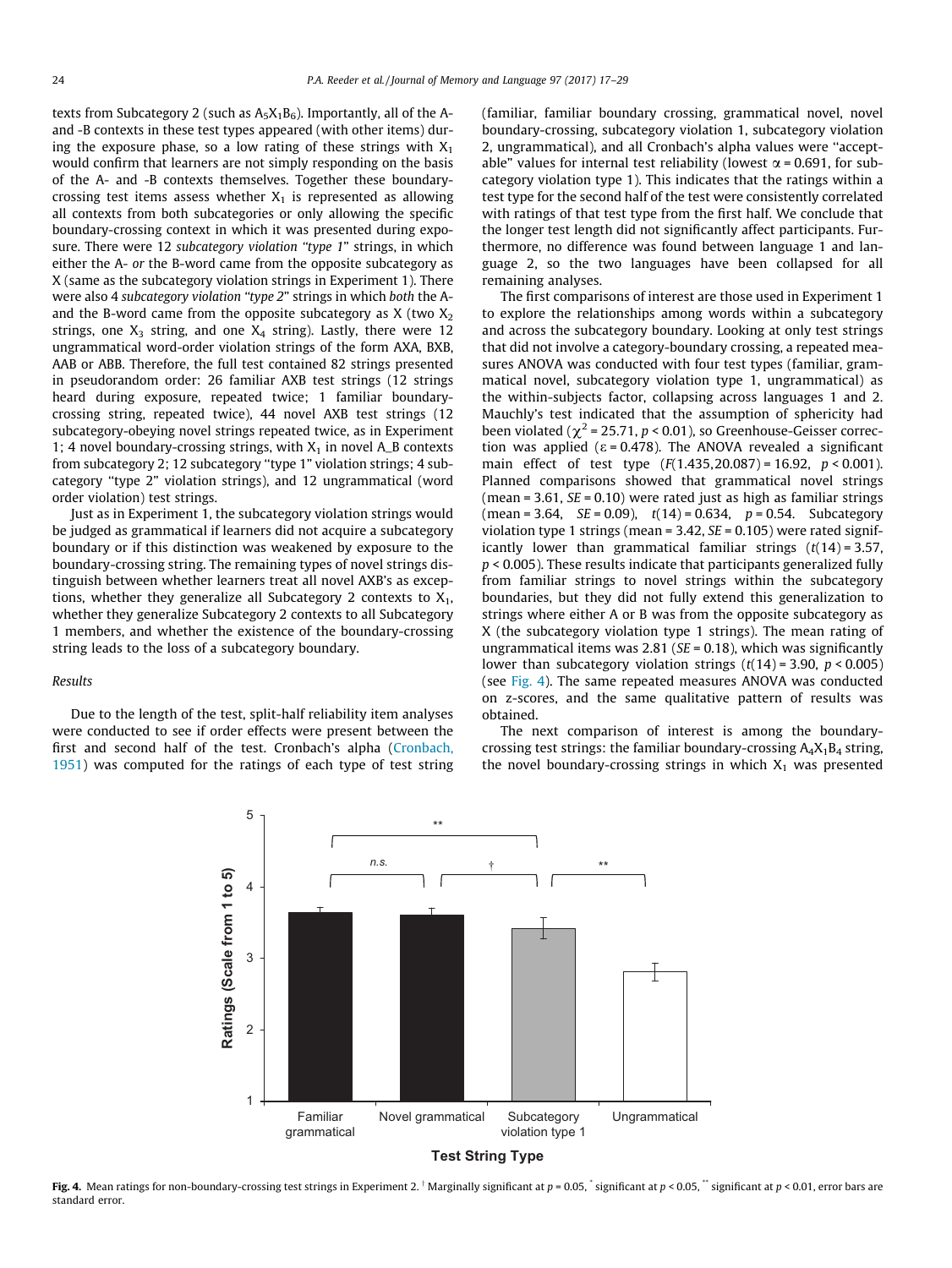

Fig. 5. Mean ratings for boundary-crossing strings from Experiment 2, comparing the familiar boundary-crossing string ( $A_4X_1B_4$ ) to novel boundary-crossing strings, subcategory violation type 2 strings, and ungrammatical (AXA, BXB, AAB, ABB) strings. Significant at  $p < 0.05$ , "significant at  $p < 0.01$ , error bars are standard error.

with other A\_B contexts from Subcategory 2 (e.g.,  $A_4X_1B_6$ ), and the subcategory violation type 2 strings where  $X_2$ ,  $X_3$  and  $X_4$  were presented with A and B contexts from the opposite subcategory as X (e.g.,  $A_5X_2B_5$ ). The mean rating of familiar boundary-crossing strings was 3.87 ( $SE = 0.16$ ), the mean rating of novel boundary crossing strings for  $X_1$  was 3.30 (SE = 0.16), and the mean rating of subcategory violation type 2 strings was  $3.18$  (SE = 0.16) (see Fig. 5).

A repeated measures ANOVA was conducted with test type as the within-subjects factor. Mauchly's test revealed a violation of the assumption of sphericity ( $\chi^2$  = 6.54, p < 0.05), so Greenhouse-Geisser corrections were used ( $\varepsilon$  = 0.717). The results of the ANOVA revealed a significant main effect of test type (F  $(1.433, 20.068) = 5.34, p < 0.05$ ). Planned comparisons showed that familiar boundary crossing strings were rated significantly higher than novel boundary crossing strings  $(t(14) = 2.17, p < 0.05)$  and subcategory violation type 2 strings  $(t(14) = 2.71, p < 0.05)$ , but novel boundary crossing strings were rated the same as subcategory violation type 2 strings  $(t(14) = 0.89, p = 0.39)$ . This indicates that learners treated  $A_4X_1B_4$  (the familiar boundary crossing string) as an exception, and they did not generalize across the subcategory boundary to other possible A\_B contexts for that X-word or for other X-words.

Finally, the subcategory violation type 2 test strings can be divided into two groups:  $X_2$  strings (belonging to Subcategory 1) and  $X_3$  and  $X_4$  strings (belonging to Subcategory 2). It was possible that learners would interpret hearing the  $A_4$ -B<sub>4</sub> context with  $X_1$  to mean that all the X-words in Subcategory 1 should have this extension. It was also possible that, due to this boundary-crossing context, learners would be more flexible overall in generalizing all of the contexts for Subcategory 1 members. However, a planned comparison of the  $X_2$  subcategory violation type 2 test strings versus the  $X_3$  and  $X_4$  strings showed no difference between them ( $p > 0.5$ ). Furthermore, comparing the  $X_2$  subcategory violation type 2 test strings to the novel boundary crossing strings  $(X_1)$ strings with novel A\_B contexts from Subcategory 2) showed no difference  $(p > 0.1)$ . These results indicate that learners treated the unique  $A_4X_1B_4$  string as an exception; they did not extend the A4\_B4 context to the other member of Subcategory 1, nor did they generalize the members of Subcategory 1 more broadly to encompass other contexts of Subcategory 2).

## Discussion

As in Experiment 1, we found that a dense sampling of a language with complete overlap among contexts within subcategories – and almost no overlap across subcategories – leads to generalization within but not across subcategories. Learners generalized to novel combinations within subcategories, but rejected novel combinations that crossed the subcategory boundary, either with one inappropriate context element (subcategory violation type 1 strings) or two inappropriate context elements (subcategory violation type 2 strings). The results also show that learners did not extend the single  $A_4$ - $B_4$  context that appeared with  $X_1$  to the other member of  $X_1$ 's subcategory (i.e.,  $X_2$ ). The low ratings of novel boundary crossing test strings demonstrate that participants did not treat  $X_1$  as belonging to both subcategories. By rejecting both types of subcategory violations strings, learners demonstrated that they did not become more flexible with their subcategory boundaries from being exposed to the single boundarycrossing string. In essence, learners behaved the same as they did in Experiment 1, but maintaining a specific exception to the subcategory boundary (the unique  $A_4X_1B_4$  boundary crossing string). These data show that learners can acquire subcategories even in the face of some input strings in which subcategory boundaries are violated, and also that they can learn an exception, such as  $X_1$  being legal in a context typically restricted to Subcategory 2. The absence of information licensing other subcategory boundary crossings apparently is adequate for learners to determine that  $A_4X_1B_4$  is a special case and that boundary crossing is not allowed for other X-words.

Experiment 2 answers the question of how learners use distributional information to categorize their input if their exposure to the language contains imperfect distributional cues in the form of specific exceptions to subcategory boundaries. The boundarycrossing strings they heard could have been viewed as evidence of a single major X-category, with no subcategory structure. However, the results from Experiment 2 show that learners considered the boundary-crossing string to be an exception; they showed the same overall effects as in Experiment 1, encoding the subcategory boundary consistent with the majority of the distributional information. These experiments strengthen the idea – suggested in [Reeder et al. \(2013\)](#page-12-0) – that the absence of a cue in the input can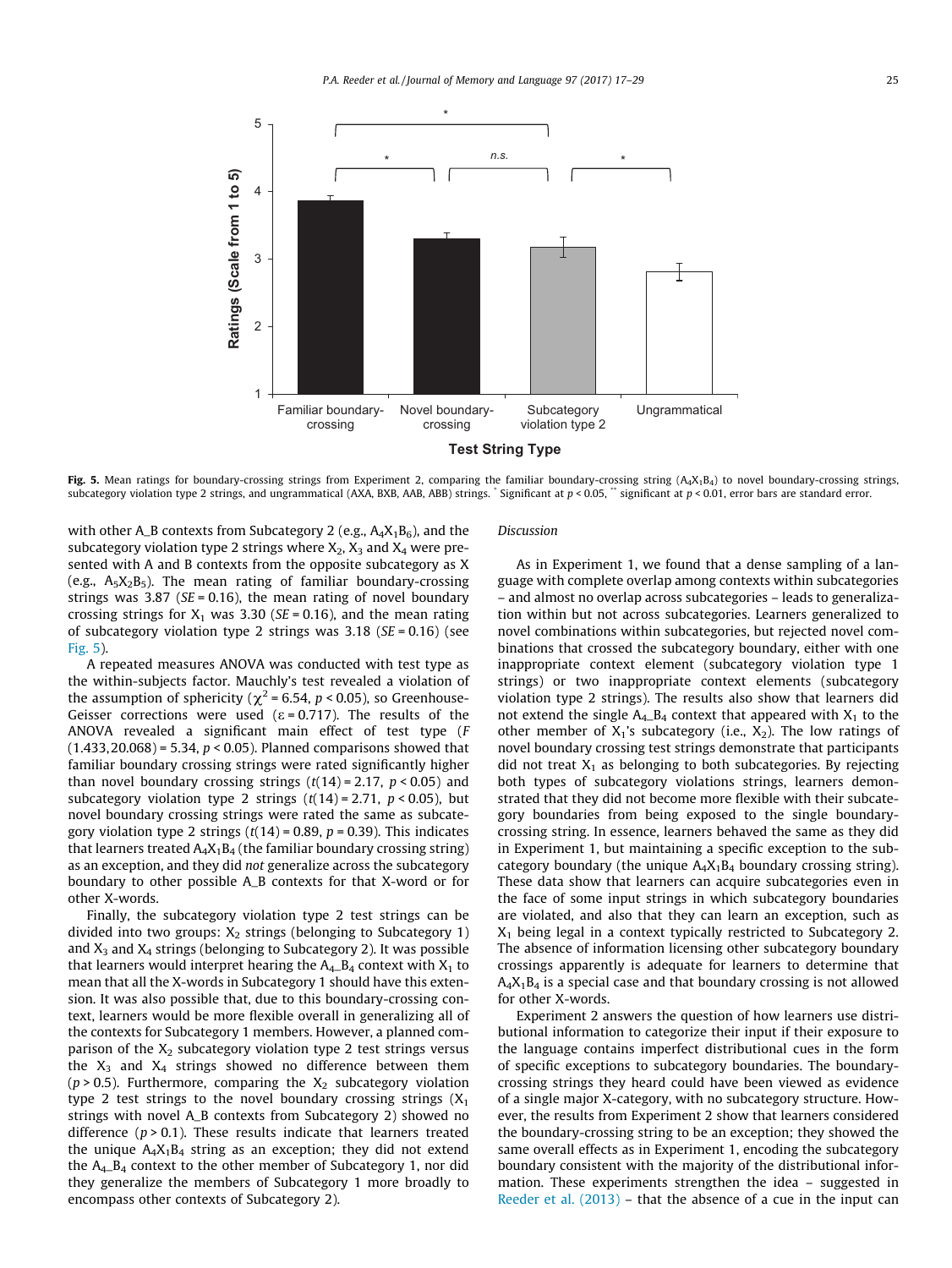be just as informative as the presence of a cue. It is clear that learners were highly sensitive to the lack of information licensing novel boundary crossing strings or supporting the formation of a single category without subcategory boundaries.

## General discussion

The present experiments provide robust evidence that learners can use distributional information in a sophisticated way in order to form linguistic subcategories. We showed that learners are highly rational in their interpretation of particular distributional cues, especially the amount and type of overlap across lexical contexts. Learners used this information to determine whether to restrict generalization across gaps in their input, generalize across gaps, or maintain a particular context as an exception to the overall rules of the grammar. Our results support the idea that language learners take advantage of several different cooccurrence statistics in parallel in order to learn word order, form categories, and discover the subcategories of their language. As described in [Reeder et al. \(2013\)](#page-12-0), these cues include the overlap of contexts across words and the density of sampling of a particular category.

Given the results of earlier studies arguing that subcategories are not learnable without multiple correlated cues (e.g., [Braine,](#page-11-0) [1987,](#page-11-0) which suggests that perceptual or semantic cues are required for successful subcategory learning), it is important to consider why we found evidence of subcategory acquisition here when others have not. Successful distributional learning depends on the types of distributional cues and their patterning in the input, especially (a) whether this information is readily available and provides reliable cues to the learnable structures in the environment (i.e., is it *useful*), and (b) whether the learner is able to access this information and perform the necessary computations over it (i.e., is it usable). One important distinction between our results and previous studies is our framework for defining subcategorization. As described in the introduction, linguistic subcategorization crucially involves a conflict of distributional cues. When a major category contains multiple subcategories, a learner must recognize that the overall word order information signals a major X-category, but their co-occurrence with some context elements and the absence of their co-occurrence with other context elements – that is, contextual gaps formed by the subcategory boundary – signal multiple sub-categories inside X.

First, in contrast to these characteristics, consider the MN/PQ problem – the classic case of failure to acquire subcategories given distributional information alone. Participants in [Smith's \(1969\)](#page-12-0) task learned which words could occur first in a string (M, P) and last in a string (N, Q), but not the dependency that N-words could only follow M-words and Q-words could only follow P-words. Participants produced both legal PQ strings and illegal MQ overgeneralizations during test, indicating that they were equally grammatical to participants. Using our terminology, the distributional information available during exposure for [Smith \(1969\)](#page-12-0) did consist of a dense sampling of the language, with complete overlap of contexts within subcategories and complete non-overlap across subcategories. This is equivalent to the sampling density and contextual overlap available during the present Experiment 1, where we saw generalization within (but not across) subcategories. However, there are a number of differences between our task and previous artificial language investigations of subcategorization that can explain the dissimilarity in results.

One difference is that we used a rating scale, whereas other investigators have used recall, 2-alternative forced choice, binary choice (yes/no) responses, or other production measures to obtain information about the learner's category knowledge. The greater sensitivity of a rating scale may have allowed us to demonstrate distinctions between category representations that are not reflected in other measures.

On the other hand, the sensitivity of our rating scale may make it susceptible to revealing low-level surface differences in our stimuli rather than true subcategory representations. For example, in the current design, our test of subcategory knowledge is the difference in ratings between familiar strings and strings that contain one novel bigram (the AX or XB bigram that violates the subcategory structure) and a novel non-adjacency (such as A<sub>subcategory1</sub> - $B_{subcategory}$ ).<sup>5</sup> Learners may rate subcategory violation strings lower because of these differences in surface statistics, which are not present in familiar versus novel grammatical strings. However, for a number of reasons we think it is unlikely that learners are relying solely on bigram statistics to guide their ratings. [Reeder et al.](#page-12-0) [\(2013, Experiment 5A\)](#page-12-0) demonstrated that bigram statistics do not provide a good account of category learning and generalization: learners in that study generalized to completely novel bigrams when there was strong distributional evidence that those word combinations should be licensed based on the category structure of the language. Additionally, in the present Experiment 2 we saw that adjacent and non-adjacent bigram familiarity did not boost ratings of certain types of ungrammatical, subcategory-violating test strings. Grammatical novel strings (where either the AX or XB bigram and the A\_B frame were familiar) were rated higher than subcategory violation ''type 1" strings (where either the AX or XB bigram was familiar, but the A\_B frame was unfamiliar). Learners also rated novel boundary-crossing strings and subcategory violation ''type 2" strings (where the AX and XB bigrams were both unfamiliar but the A\_B frame was familiar) lower than either grammatical novel or subcategory violation ''type 1" strings. These results suggest that participant ratings are not driven by adjacent bigram familiarity or non-adjacent bigram frame familiarity (though clearly bigram statistics must play a role in the initial stages of category and subcategory formation). Other studies of category learning have also found that learners generalize to novel bigrams if the category structure of the language licenses it. In a serial reaction time task, [Hunt and](#page-12-0) [Aslin \(2010\)](#page-12-0) found that learners were just as fast to produce novel transitions that were legal category extensions as they were to produce item transitions that they had practiced during training; but they were significantly slower to produce novel transitions that violated the category structure of the grammar. Lastly, work by [Schuler](#page-12-0) [et al. \(in press\)](#page-12-0) demonstrates that even when there is large variation in bigram and lexical frequencies, learners rely on the patterns of number, density, and overlap of linguistic contexts across words to determine category representations. Schuler et al. introduced Zipfian frequency differences in the X-words of the (Q)AXB(R) languages from [Reeder et al. \(2013\).](#page-12-0) The words within the X category thus differed in lexical frequency by as much as a 7:1 ratio; this likewise created drastic differences in the bigram frequencies of familiar and novel grammatical test strings. Despite such bigram frequency differences, however, learners relied on the same category-level statistics as in [Reeder et al. \(2013\)](#page-12-0) to determine whether to form a single X category and generalize to unseen legal combinations. Taken together, these results suggest that bigram frequency variations did not control how learners interpreted the distributional cues to categories in these previous studies. We therefore believe it is unlikely that learners in the present experiments relied on surface-level cues like bigram frequencies when rating grammatical novel test items. However, future work should incorporate lexical frequency variations into subcategory-learning paradigms such as ours to

<sup>5</sup> We thank Michael C. Frank and an anonymous reviewer for suggesting this possibility.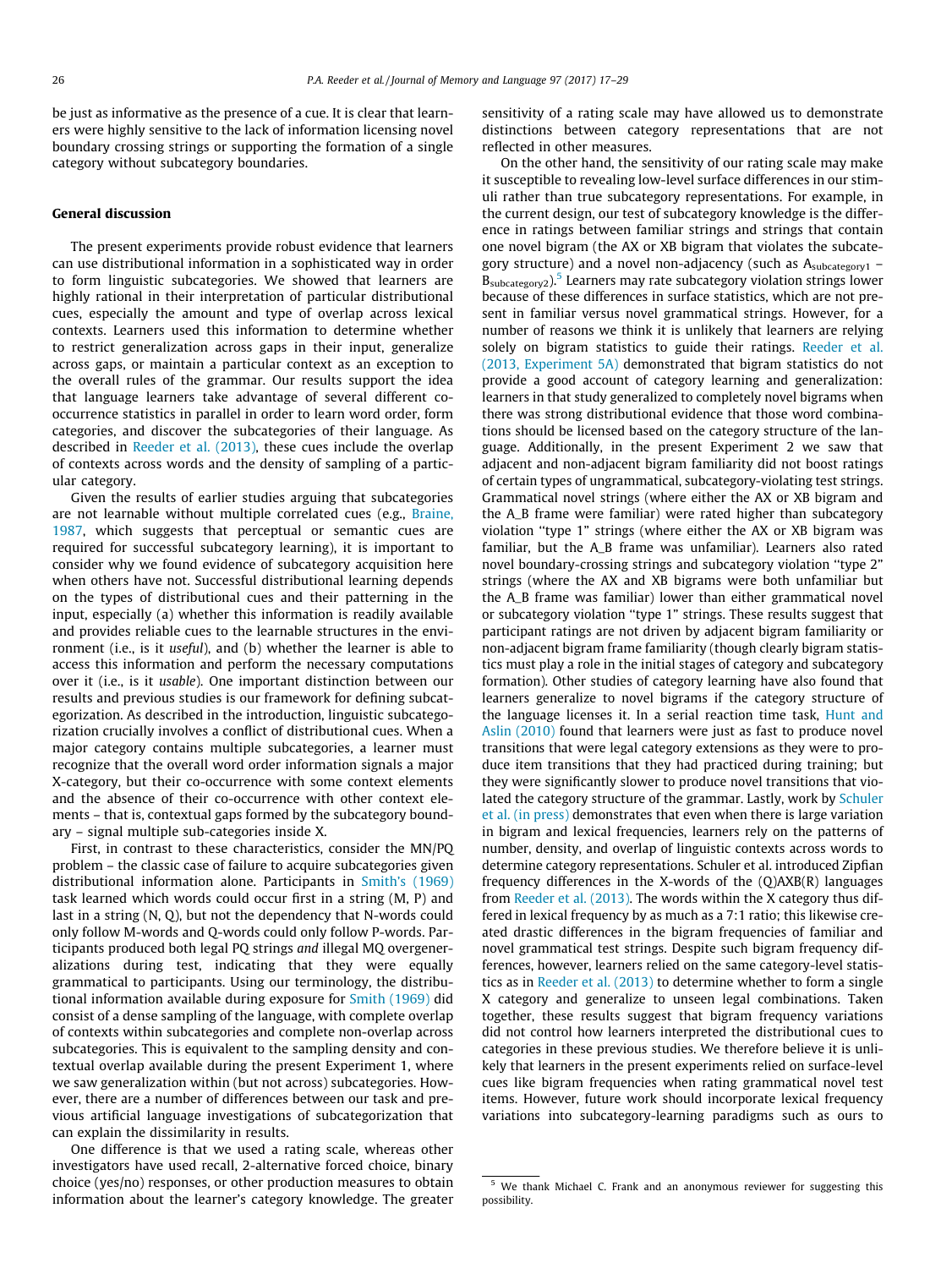determine how a distributional learning mechanism handles these cues.

In related work, [Mintz et al. \(2014\)](#page-12-0) have also shown that distributional information can be used as the sole cue for category acquisition. However, they argue that frequent frames (nonadjacent dependencies in the form of fixed A\_B frames) are necessary in order to acquire categories and subcategories, and that a high degree of overlap of contexts across category members is not sufficient for category learning (as we show here). The language in Mintz et al.'s artificial grammar learning experiments is significantly larger than the artificial language used here, making it more naturalistic but also leading to proportionally larger gaps in the learner's input. From this perspective our results are consistent with theirs: in a sparse sampling of a large language without frequent frames [\(Mintz et al. \(2014\),](#page-12-0) Experiment 2), a learner is exposed to highly inconsistent overlap of contexts across words. Our results suggest that learners will not readily group these words into categories based on such weak evidence from the distributional information and will restrict generalization based on their input. This conclusion is supported by the results from Mintz et al.'s Experiment 2. However, if a language does contain frequent frames, as in Mintz et al.'s Experiment 1, learners are exposed to words with a significant degree of overlap across contexts, which licenses them to collapse the words into a category. Our present results extend those discussed in [Mintz et al. \(2014\)](#page-12-0) by showing that learners can form category and subcategory representations if exposed to a sufficiently dense sampling of a language with consistent overlap of contexts across words, even when frequent frames are not present. In our view, this overlap can come in terms of immediate contexts (A\_ or \_B), or in surrounding nonadjacent dependencies (i.e., A\_B or frequent frames). We have also demonstrated elsewhere that nonadjacent dependency learning cannot fully explain our results. In [Reeder et al. \(2013\),](#page-12-0) learners encountered all possible A\_B frames during exposure. The results showed that category learning could not be predicted by amount of exposure to A\_B frames. Instead, it was predicted by the amount of contextual overlap with each X-word, sampling density, and the overall size of the exposure set (how often learners encountered ''gaps" in their input).

Returning to the MN/PQ problem, [Smith \(1969\)](#page-12-0) and similar artificial grammar learning tasks offer particular types of distributional cues that are so salient and quickly learned – sometimes misleading ones, such as absolute word position – that other more relevant distributional cues might be ignored. Indeed, much of the early work on category learning showed that positional information is just such a cue (e.g., [Braine, 1965\)](#page-11-0): if subjects attend to the salient absolute positions of words (which words occur first and last) and not the relationships between words or their cooccurrences, they will overgeneralize in the way that Smith and others have found. Positional information is so salient in the very short and length-invariant strings of the MN/PQ problem that a rational subject might never acquire the dependencies among the words forming the grammatical subcategories. (Indeed, participants in that experiment eventually memorized the specific letter pairs in the exposure before they acquired any dependencies for generalization.) However, absolute position information is not useful in natural language acquisition: natural linguistic categories are not defined by their absolute position in a sentence. Rather, the distributional information that defines natural language categories and subcategories are their linguistic contexts – the surrounding words and morphemes with which particular words occur. Indeed, syntactic categories and subcategories are defined via the use of distributions: two words with similar distributions (similar surrounding contexts) belong to the same grammatical category if they are syntactically interchangeable ([Radford, 1988\)](#page-12-0).

It is important to note that [Braine's \(1987\)](#page-11-0) correlated cues version of the MN/PQ experiment, which added semantic cues, did not remove the salient positional cue to categories (being first or last in the two-word sentences). The purpose of the semantic cue was to signal the subcategories and hence overcome the positional cues to the main categories. In our own experiments, the optional Q and R category flankers meant that relative but not absolute positional information was available to learners: since Q and R could optionally begin and end a sentence, the A, X, and B words have relative but not fixed positions of occurrence. This is more like natural languages, which do not generally have fixed positions for words or word categories. Despite using a larger and more complex language, then, Experiment 1 demonstrated successful subcategory acquisition while using similar levels of sampling and context overlap as in the MN/PQ experiment.

We do not dispute that subcategorization is quicker and easier when there are multiple cues to the subcategory structure. Indeed, some subcategories in natural languages have partially correlated cues to subcategory structure (e.g., [Monaghan et al., 2005\)](#page-12-0), and as described earlier, many investigators have found successful subcategorization learning when distributional cues are correlated with phonological, semantic, or morphological cues (e.g., [Gerken](#page-11-0) [et al., 1999, 2005; Gomez & Lakusta, 2004](#page-11-0)). Some have also suggested that artificial grammar learning in a semantically-empty world significantly impairs syntax learning (e.g., [Moeser &](#page-12-0) [Bregman, 1972](#page-12-0); though see [Arnon & Ramscar, 2012,](#page-11-0) for evidence that distributional analyses may be impaired if the learner relies on some types of semantic cues). All of this evidence clearly shows that correlated perceptual cues are relevant for categorization when they are present and that learners can utilize correlated cues to induce categories in experimental settings.

Our goal is not to suggest that correlated cues have no value during linguistic categorization, or that only distributional information is useful for learning. Rather, our results add to a body of work that systematically explores how distributional information can be used in higher-order language acquisition (e.g., [Reeder](#page-12-0) [et al., 2013; Schuler et al., in press\)](#page-12-0). By removing all other cues in our artificial grammar, we were able to investigate whether distributional information alone can allow a learner to acquire the category and subcategory structure of a language. This may explain how learners acquire arbitrary subclass systems in natural languages, where non-distributional information is not available, is very sparse, or is inconsistent with syntactic distribution. [Gerken,](#page-11-0) [Wilson, Gomez, and Nurmsoo \(2009\)](#page-11-0) have also suggested that early failures to find subcategory learning in artificial language studies may be due to the presence of a referential field that was irrelevant to category formation. Much like our arguments above regarding the saliency of positional cues, Gerken and colleagues have suggested that learners might be overly engaged in learning the associations between the semantic cues and lexical items rather than learning the structure of the language. Our experiments utilized an artificial grammar that was free of semantic and phonological cues in order to show that learners can, in fact, learn categorical structures without the need for perceptual cues. Several other examinations of subcategory acquisition involve morphological paradigm-completion methods for acquiring grammatical gender systems (e.g., [Cyr & Shi, 2013; Gerken et al., 2005\)](#page-11-0). While these experiments have the nice feature of utilizing natural language input, they do so by exposing the learner to isolated words (stems or their inflected forms), without giving the learner access to the full linguistic system that surrounds the paradigm. Our results indicate that the full contexts involved in expressing such gender systems (both linguistic and extra-linguistic) may provide enough distributional evidence to create initial subcategories, even without additional phonological or semantic cues. Future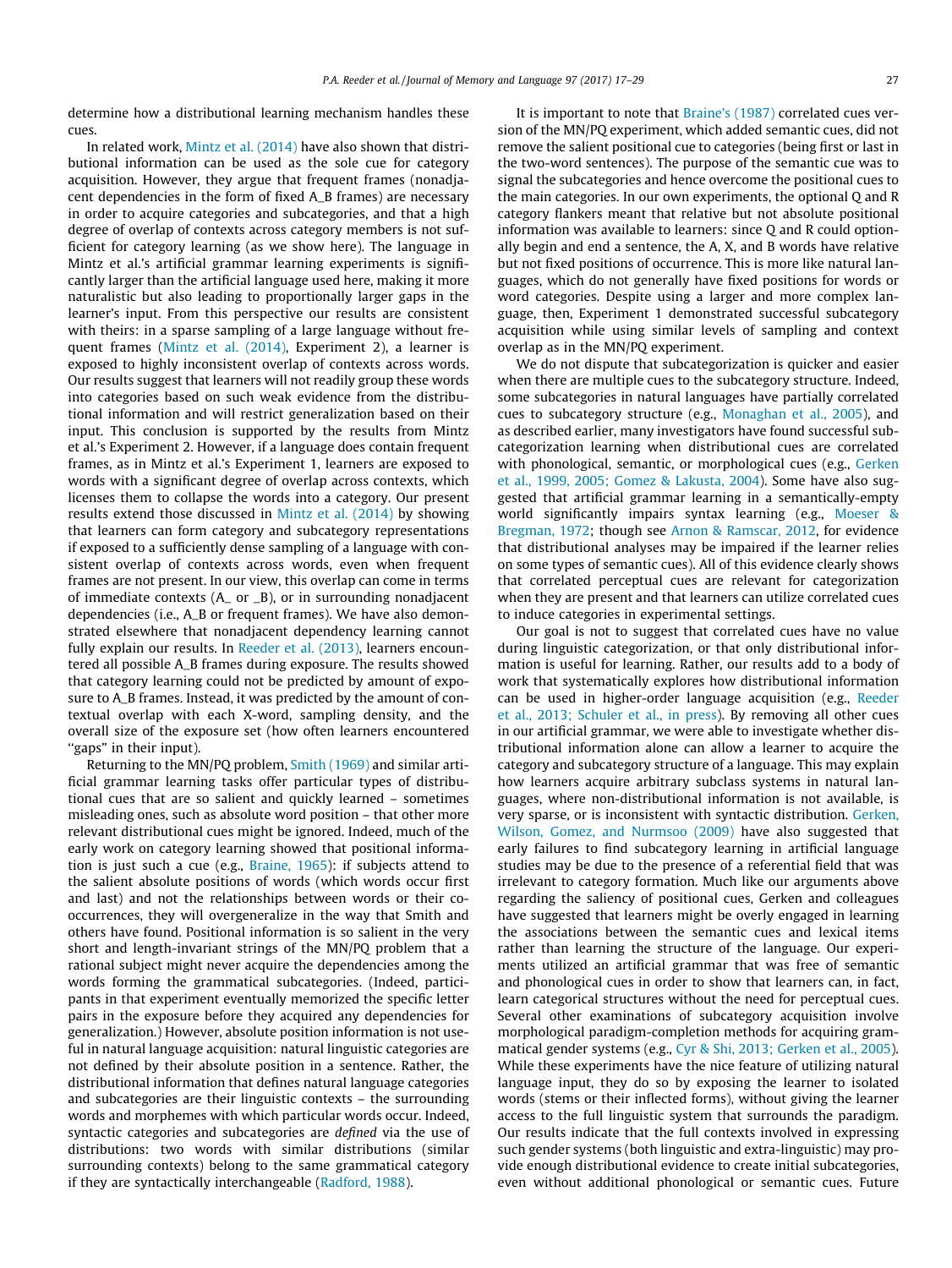<span id="page-11-0"></span>work must clarify how different cues work together with a distributional learning mechanism to result in mature category representations.

Much of the grammatical categorization literature has focused on identifying the cues that learners rely on, rather than identifying precisely how these cues shape a learner's underlying category representation. We believe that the results described here and elsewhere (e.g., [Reeder et al., 2013; Schuler et al., in press](#page-12-0)) suggest that learners can and do engage in a rational distributional analysis of their input in order to arrive at a reasonable representation of the underlying grammar. This conclusion is supported by modeling work described in [Qian, Reeder, Aslin, Tenenbaum, and Newport](#page-12-0) [\(2012\)](#page-12-0) and [Qian \(2014\)](#page-12-0). Models that rely primarily on surface statistics (lexical bigrams) succeed in some types of categorization and subcategorization problems, particularly when the input has carefully balanced lexical frequencies and includes a dense sampling of the language (see also [St. Clair & Monaghan, 2005; St.](#page-12-0) [Clair et al., 2010\)](#page-12-0). In Experiment 1, this type of model arrives at the same grammatical structure as our human participants in Experiment 1: when given a dense sampling of a language with complete context overlap within subcategories and no overlap across subcategories, lexical bigrams provide a significant amount of information about the subcategory structure, since the AX and XB bigrams of different X-subcategories never overlap. However, when given a very sparse sampling of a language (e.g., [Reeder](#page-12-0) [et al., 2013,](#page-12-0) Experiment 4), when a word only minimally overlaps with other words in the category (e.g., [Reeder et al., 2013,](#page-12-0) Experiment 5), or when lexical bigram frequencies are not equated (e.g., [Schuler et al., in press\)](#page-12-0), the lexical bigram model breaks down. These versions of our artificial grammar are much more like the complex input that child language learners face. In these circumstances, models that hypothesize categories based on categorylevel bigrams (category-to-category transitions) better mirror the sophistication that human learners bring to their distributional analyses. By adding the ability to represent higher-order category structures, these models can adjust the granularity of their category and subcategory representations in a rational way based on the evidence (or lack thereof) that generalization is warranted, much the same way that adult learners behave across the [Reeder](#page-12-0) [et al. \(2013\)](#page-12-0) and present experiments. Though in the present paper we are not proposing a full model of category and subcategory acquisition, we believe that our results add to the body of literature suggesting that humans have a rational distributional learning mechanism which operates over multiple levels of analysis (surface-level and category-level) and can use the gaps in the input (or lack thereof) to determine when to generalize and when to restrict generalization.

Overall, our results add to a body of work highlighting the relevant distributional cues for forming initial categories and subcategories. However, there remain many unanswered questions about the details of the relevant distributional learning mechanism. First, our experiments do not clarify whether learners start with a ''coarse grain" of representation and refine their category representations as they gain more evidence from the input, or whether they start with narrow category representations and eventually collapse words into broader categories once the evidence warrants. It is possible that a series of between-subjects experiments, each testing learners' representations after a particular amount of exposure, could address this question. Another approach would be to use a paradigm (as in Hunt & Aslin, 2010), which allows an online measure of the timecourse of learning, like serial reaction time, mousetracking, or anticipatory eye-tracking.

Additionally, the present experiments were conducted with adult participants; it is important to ask how young learners utilize distributional information, given their more limited cognitive resources. [Schuler, Reeder, Lukens, Aslin, and Newport \(in](#page-12-0) [preparation\)](#page-12-0) found that 5–7 year old children behave much the same as adults when acquiring the major categories of the [Reeder et al. \(2013\)](#page-12-0) (Q)AXB(R) grammar. However, experiments using the more complex category and subcategory representations of the present paradigm, or experiments using highly unbalanced lexical frequencies as in [Schuler et al. \(in press\)](#page-12-0), have not been done with children. Behavioral research with infants does suggest that these very young learners can utilize distributional information to create higher-order linguistic representations (e.g., [Zhang,](#page-12-0) [Shi, & Li, 2014](#page-12-0)). Future work is needed to determine whether young learners utilize the full array of distributional cues that we have explored in the present research.

#### Acknowledgements

We thank Amanda Robinson, Carrie Miller, and Anna States for assistance with stimulus creation and data collection. We also thank the Aslin-Newport lab at the University of Rochester for helpful comments on this work. This research was supported by NIH Grants HD037082 to RNA and ELN, DC00167 to ELN, by an ONR Grant to the University of Rochester, and by the Center for Brain Plasticity and Recovery at Georgetown University.

#### References

- [Arnon, I., & Ramscar, M. \(2012\). Granularity and the acquisition of grammatical](http://refhub.elsevier.com/S0749-596X(17)30052-9/h0005) [gender: How order-of-acquisition affects what gets learned.](http://refhub.elsevier.com/S0749-596X(17)30052-9/h0005) Cognition, 122, [292–305](http://refhub.elsevier.com/S0749-596X(17)30052-9/h0005).
- [Baerman, M., Brown, D., & Corbett, G. G. \(2005\).](http://refhub.elsevier.com/S0749-596X(17)30052-9/h0015) The syntax-morphology interface: A study of syncretism[. Cambridge: Cambridge University Press.](http://refhub.elsevier.com/S0749-596X(17)30052-9/h0015)
- [Berko, J. \(1958\). The child's learning of English morphology.](http://refhub.elsevier.com/S0749-596X(17)30052-9/h0020) Word, 14, 150–177.
- Bloomfield, L. (1933). Language[. New York: Holt, Reinehart, and Winston.](http://refhub.elsevier.com/S0749-596X(17)30052-9/h0025)
- [Boersma, P. \(2001\). Praat, a system for doing phonetics by computer.](http://refhub.elsevier.com/S0749-596X(17)30052-9/h0030) Glot [International, 5](http://refhub.elsevier.com/S0749-596X(17)30052-9/h0030), 341–345.
- [Braine, M. D. S. \(1965\). The insufficiency of a finite state model for verbal](http://refhub.elsevier.com/S0749-596X(17)30052-9/h0045) [reconstructive memory.](http://refhub.elsevier.com/S0749-596X(17)30052-9/h0045) Psychonomic Science, 2, 291–292.
- [Braine, M. D. S. \(1966\). Learning the position of words relative to a marker element.](http://refhub.elsevier.com/S0749-596X(17)30052-9/h0050) [Journal of Experimental Psychology, 72](http://refhub.elsevier.com/S0749-596X(17)30052-9/h0050), 532–540.
- [Braine, M. D. S., Brody, R. E., Brooks, P., Sudhalter, V., Ross, J. A., Catalano, L., & Fisch,](http://refhub.elsevier.com/S0749-596X(17)30052-9/h0055) [S. M. \(1990\). Exploring language acquisition in children with a miniature](http://refhub.elsevier.com/S0749-596X(17)30052-9/h0055) [artificial language: Effects of item and pattern frequency, arbitrary subclasses,](http://refhub.elsevier.com/S0749-596X(17)30052-9/h0055) and correction. [Journal of Memory and Language, 29](http://refhub.elsevier.com/S0749-596X(17)30052-9/h0055), 591–610.
- [Braine, M. D. S. \(1987\). What is learned in acquiring word classes A step toward an](http://refhub.elsevier.com/S0749-596X(17)30052-9/h0060) [acquisition theory. In B. MacWhinney \(Ed.\),](http://refhub.elsevier.com/S0749-596X(17)30052-9/h0060) Mechanisms of language acquisition [\(pp. 65–87\). Hillsdale, NJ: Lawrence Erlbaum Associates.](http://refhub.elsevier.com/S0749-596X(17)30052-9/h0060)
- [Brooks, P. B., Braine, M. D. S., Catalano, L., Brody, R. E., & Sudhalter, V. \(1993\).](http://refhub.elsevier.com/S0749-596X(17)30052-9/h0065) [Acquisition of gender-like noun subclasses in an artificial language: The](http://refhub.elsevier.com/S0749-596X(17)30052-9/h0065) [contribution of phonological markers to learning.](http://refhub.elsevier.com/S0749-596X(17)30052-9/h0065) Journal of Memory and [Language, 32](http://refhub.elsevier.com/S0749-596X(17)30052-9/h0065), 79–95.
- [Cartwright, T. A., & Brent, M. R. \(1997\). Syntactic categorization in early language](http://refhub.elsevier.com/S0749-596X(17)30052-9/h0075) [acquisition: Formalizing the role of distributional analysis.](http://refhub.elsevier.com/S0749-596X(17)30052-9/h0075) Cognition, 63, [121–170](http://refhub.elsevier.com/S0749-596X(17)30052-9/h0075).
- Chomsky, N. (1965). [Aspects of the theory of syntax](http://refhub.elsevier.com/S0749-596X(17)30052-9/h0080). Cambridge, MA: MIT Press.
- Corbett, G. C. (1991). Gender[. Cambridge: Cambridge University Press.](http://refhub.elsevier.com/S0749-596X(17)30052-9/h0085)
- [Corbett, G. C. \(1994\). Gender and gender systems. In R. Asher \(Ed.\),](http://refhub.elsevier.com/S0749-596X(17)30052-9/h0090) The encyclopedia of language and linguistics [\(pp. 1347–1353\). Oxford: Pergamon Press.](http://refhub.elsevier.com/S0749-596X(17)30052-9/h0090)
- [Cronbach, L. J. \(1951\). Coefficient alpha and the internal structure of tests.](http://refhub.elsevier.com/S0749-596X(17)30052-9/h0095) [Psychometrika, 16](http://refhub.elsevier.com/S0749-596X(17)30052-9/h0095), 297–334.
- [Cyr, M., & Shi, R. \(2013\). Development of abstract grammatical categorization in](http://refhub.elsevier.com/S0749-596X(17)30052-9/h0100) infants. [Child Development, 84](http://refhub.elsevier.com/S0749-596X(17)30052-9/h0100), 617–629.
- [Frigo, L., & McDonald, J. L. \(1998\). Properties of phonological markers that affect the](http://refhub.elsevier.com/S0749-596X(17)30052-9/h0105) [acquisition of gender-like subclasses.](http://refhub.elsevier.com/S0749-596X(17)30052-9/h0105) Journal of Memory & Language, 39, [218–245](http://refhub.elsevier.com/S0749-596X(17)30052-9/h0105).
- Gerken, L. A., Gomez, R., & Nurmsoo, E. (1999, April). The role of meaning and form in the formation of syntactic categories. Paper presented at the Society for Research in Child Development, Albuquerque, NM.
- [Gerken, L. A., Wilson, R., Gomez, R., & Nurmsoo, E. \(2009\). The relation between](http://refhub.elsevier.com/S0749-596X(17)30052-9/h0120) [linguistic analogies and lexical categories. In J. P. Blevins & J. Blevins \(Eds.\),](http://refhub.elsevier.com/S0749-596X(17)30052-9/h0120) [Analogy in grammar: Form and acquisition](http://refhub.elsevier.com/S0749-596X(17)30052-9/h0120). Oxford: Oxford University Press.
- [Gerken, L., Wilson, R., & Lewis, W. \(2005\). Infants can use distributional cues to form](http://refhub.elsevier.com/S0749-596X(17)30052-9/h0125) syntactic categories. [Journal of Child Language, 32](http://refhub.elsevier.com/S0749-596X(17)30052-9/h0125), 249–268.
- [Gervain, J., & Werker, J. F. \(2013\). Learning non-adjacent regularities at age 0;7.](http://refhub.elsevier.com/S0749-596X(17)30052-9/h0130) [Journal of Child Language, 40](http://refhub.elsevier.com/S0749-596X(17)30052-9/h0130), 860–872.
- [Gomez, R. L., & Gerken, L. \(2000\). Infant artificial language learning and language](http://refhub.elsevier.com/S0749-596X(17)30052-9/h0135) acquisition. [Trends in Cognitive Sciences, 4](http://refhub.elsevier.com/S0749-596X(17)30052-9/h0135), 178–186.
- [Gomez, R. L., & Lakusta, L. \(2004\). A first step in form-based category abstraction by](http://refhub.elsevier.com/S0749-596X(17)30052-9/h0140) 12-month-old infants. [Developmental Science, 7](http://refhub.elsevier.com/S0749-596X(17)30052-9/h0140), 567–580.